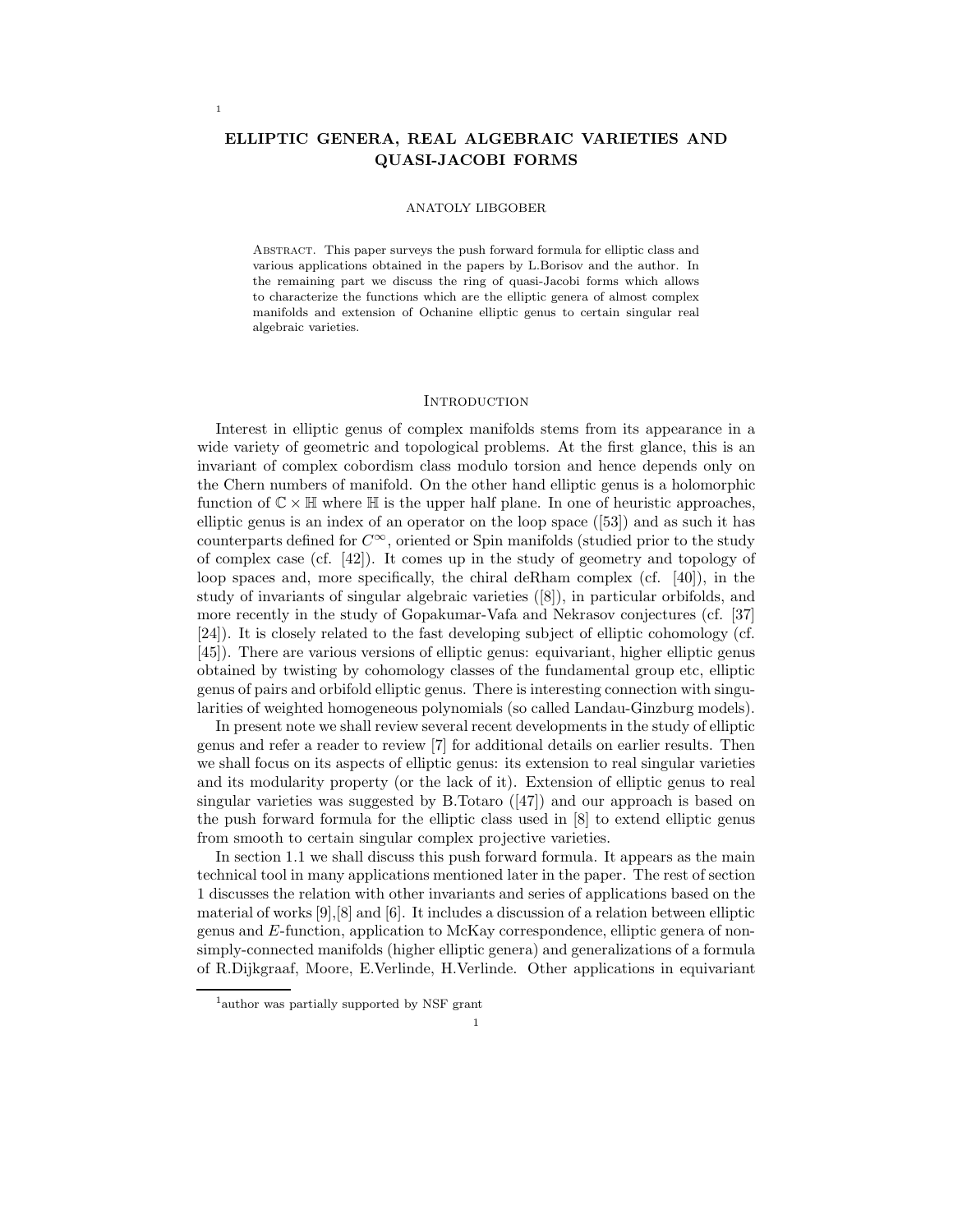context are discussed in R.Waelder paper in this volume. The proof of independence of resolutions of our definition of elliptic genus for certain real algebraic varieties is given in section 3.2.

Section 2 deals with modularity properties of elliptic genus. In the Calabi Yau cases (of pairs, orbifolds etc.) elliptic genus is a weak Jacobi form (cf. definition below). Also it is important to have description of the elliptic genus in non Calabi Yau situations not just as a function on  $\mathbb{C} \times \mathbb{H}$  but as an element of a finite dimensional algebra of functions. It turns out that in the absence of Calabi Yau condition the elliptic genus belong to a very interesting algebra of functions on  $\mathbb{C} \times \mathbb{H}$ , which we call the algebra of quasi-Jacobi forms, and which is only slightly bigger than the algebra of weak Jacobi forms. This algebra of quasi-Jacobi forms is a counterpart of quasi-modular forms (cf. [30]) and is related to elliptic genus in the same way as quasi-modular forms are related to the Witten genus (cf. [55]). The algebra of quasi-Jacobi forms is generated by certain two variable Eisenstein series (masterfully reviewed by A.Weil in [51]) and has many properties parallel to the properties in quasi-modular case. A detailed description of properties of quasi-Jacobi forms appears to be absent in the literature and we discuss the algebra of these forms in section 2 (for more details see its introduction). We end this section with discussion of differential operators Rankin-Cohen brackets on the space of Jacobi forms.

Finally in section 3 construct extension of Ochanine genus to real algebraic varieties with certain class of singularities. This extends some results of B.Totaro in [47].

For readers convenience we give ample references to prior work on elliptic genus where more detailed information on the subject can be obtained. Part 2 dealing with quasi-Jacobi forms can be read independently of the rest of the paper.

The author wants to express his gratitude to Lev Borisov. The material in section 1 is a survey of joint papers with him and results of section 2 are based on discussions with him several years ago.

## 1. Elliptic genus.

1.1. Elliptic genus of singular varieties and push-forward formulas. Let X be a projective manifold. We shall use the Chow groups  $A_*(X)$  with complex coefficients (cf. [22]). Let F the ring of functions on  $\mathbb{C} \times \mathbb{H}$  where  $\mathbb H$  is the upper half-plane. The elliptic class of X is an element in  $A_*(X) \otimes_{\mathbb{C}} F$  given by:

(1) 
$$
\mathcal{E}LL(X) = \prod_{i} x_i \frac{\theta(\frac{x_i}{2\pi i} - z, \tau)}{\theta(\frac{x_i}{2\pi i}, \tau)} [X]
$$

where

(2) 
$$
\theta(z,\tau) = q^{\frac{1}{8}} (2\sin \pi z) \prod_{l=1}^{l=\infty} (1-q^l) \prod_{l=1}^{l=\infty} (1-q^l e^{2\pi i z}) (1-q^l e^{-2\pi i z})
$$

is the Jacobi theta function considered as an element in F with  $q = e^{2\pi i \tau}$  (cf. [12]),  $x_i$  are the Chern roots of the tangent bundle of X and  $[X]$  is the fundamental class of X. The component  $Ell(X)$  in  $A_0(X) = F$  is the elliptic genus of X.

Components of each degree of (1), evaluated on a class in  $A^*(X)$ , are linear combination of symmetric functions in  $c_i$  i.e. the Chern classes of X. In particular  $Ell(X)$  depends only on the class of X in the ring  $\Omega^U \otimes \mathbb{Q}$  of unitary cobordisms.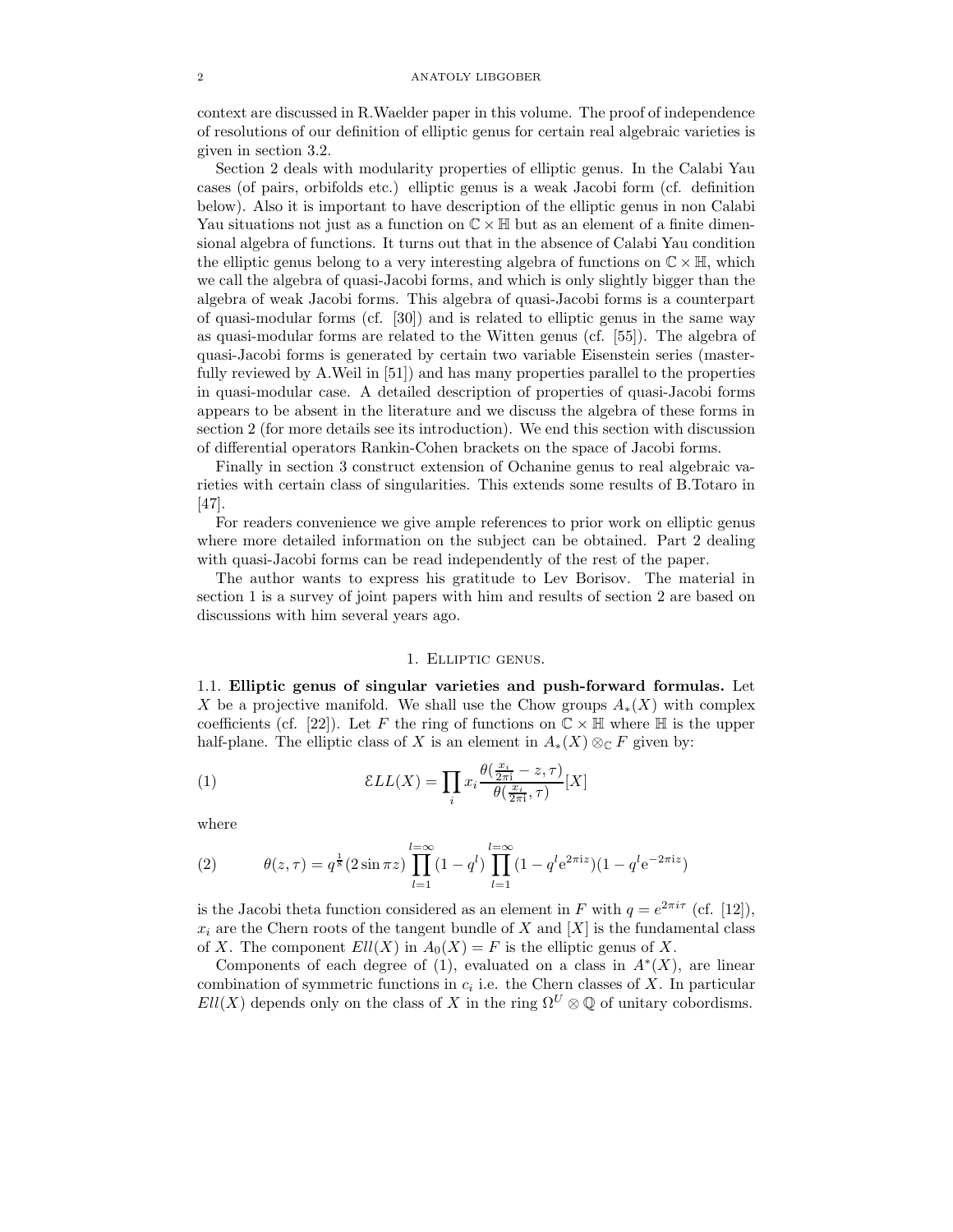The homomorphism  $\Omega^U \otimes \mathbb{O} \to F$  taking X to  $Ell(X)$  can be described without reference to theta functions as in (1). Let  $M_{A_1,3}$  be the class of complex analytic space "having only  $A_1$ -singularities in codimension 3" i.e. having the singularities of the following type: the singular set  $SingX$  of  $X \in M_{A_1,3}$  is a manifold such that  $\dim_{\mathbb{C}} SingX = \dim X - 3$  and for an embedding  $X \to Y$  where Y is a manifold and a transversal H to  $SingX$  in Y, the pair  $(H \cap X, H \cap SingX)$  is analytically equivalent to the pair  $(\mathbb{C}^4, H_0)$  where  $H_0$  is given by  $x^2 + y^2 + z^2 + w^2 = 0$ . Each  $X \in M_{A_1,3}$  admits two small resolutions  $\tilde{X}_1 \to X$  and  $\tilde{X}_2 \to X$  in which the exceptional set is fibration over  $SingX$  with the fiber  $\mathbb{P}^1$ . One says that manifolds underlying the resolutions obtained from each other by classical flop.

**Theorem 1.1.** (cf. [46]) The kernel of the homomorphism  $Ell: \Omega^U \otimes \mathbb{Q} \to F$  taking an almost complex manifold  $X$  to its elliptic genus  $Ell(X)$  is the ideal generated by classes of differences  $X_1 - X_2$  of two small resolutions of a variety in  $M_{A_1,3}$ .

More generally one can fix a class of singular spaces and a type of resolutions and consider the quotient of  $\Omega^U \otimes \mathbb{Q}$  by the ideal generated by differences of manifolds underlying resolutions of the same analytic space. The quotient map by this ideal  $\Omega^U \otimes \mathbb{Q} \to R$  provides a genus and hence the collection of Chern numbers (linear combination of Chern monomials  $c_{i_1} \cdot ... \cdot c_{i_k}[X]$  ( $\sum i_s = \dim X$ ) which can be made explicit via Hirzebruch procedure with generating series (cf. [27]). These are the Chern numbers which can be defined for the chosen class of singular varieties and chosen class of resolutions. The ideal in theorem 1.1, it turns out, corresponds to a much larger classes of singular spaces and resolutions. This method of defining Chern classes of singular varieties is an extension of the philosophy underlying the question of Goresky and McPherson (cf. [25]): which Chern numbers can be defined via resolutions independently of resolution.

**Definition 1.2.** An analytic space X is called **Q**-Gorenstein if the divisor  $D$  of a meromorphic form  $df_1 \wedge ... \wedge df_{\dim X}$  is such that for some  $n \in \mathbb{Z}$  the divisor  $nD$  in locally principal (i.e.  $K_X$  is Q-Cartier). In particular for any codimension one component E of the exceptional divisor of a map  $\pi : \tilde{X} \to X$  the multiplicity  $a_E = \text{mult}_{E} \pi^*(K_X)$  is well defined and a singularity is called log-terminal if there is resolution  $\pi$  such that  $K_{\tilde{X}} = \pi^*(K_X) + \sum a_E E$  and  $a_E > -1$ . A resolution is called crepant if  $a_E = 0$ .

**Theorem 1.3.** ([8]) The kernel of the elliptic genus  $\Omega^U \otimes \mathbb{Q} \to F$  is generated by the differences of  $\tilde{X}_1 - \tilde{X}_2$  of manifolds underlying crepant resolutions of the singular spaces with Q-Gorenstein singularities admitting crepant resolutions.

The proof of theorem  $(1.3)$  is based on extension of elliptic genus  $Ell(X)$  of manifolds to the elliptic genus of pairs  $Ell(X, D)$  where D is a divisor on X having the normal crossings as the only singularities. This is similar to the situation in the study of motivic E-functions of quasi-projective varieties (cf.[2],[39]). In fact, motivation from other problems (e.g. study of McKay correspondence cf. [9]) suggests looking at the triples  $(X, D, G)$  where X is a normal variety, G is a finite group acting on X and to introduce the elliptic class  $\mathcal E LL(X, D, G)$  (cf. [9]). More precisely, let D be a Q-divisor i.e.  $D = \sum a_i D_i$  with  $D_i$  being irreducible and  $a_i \in \mathbb{Q}$ . The pair  $(X, D)$  is called Kawamata log-terminal (cf. [34]) if  $K_X + D$ is Q-Cartier and there is a birational morphism  $f: Y \to X$  where Y is smooth and the union of the proper preimages of components of D and the components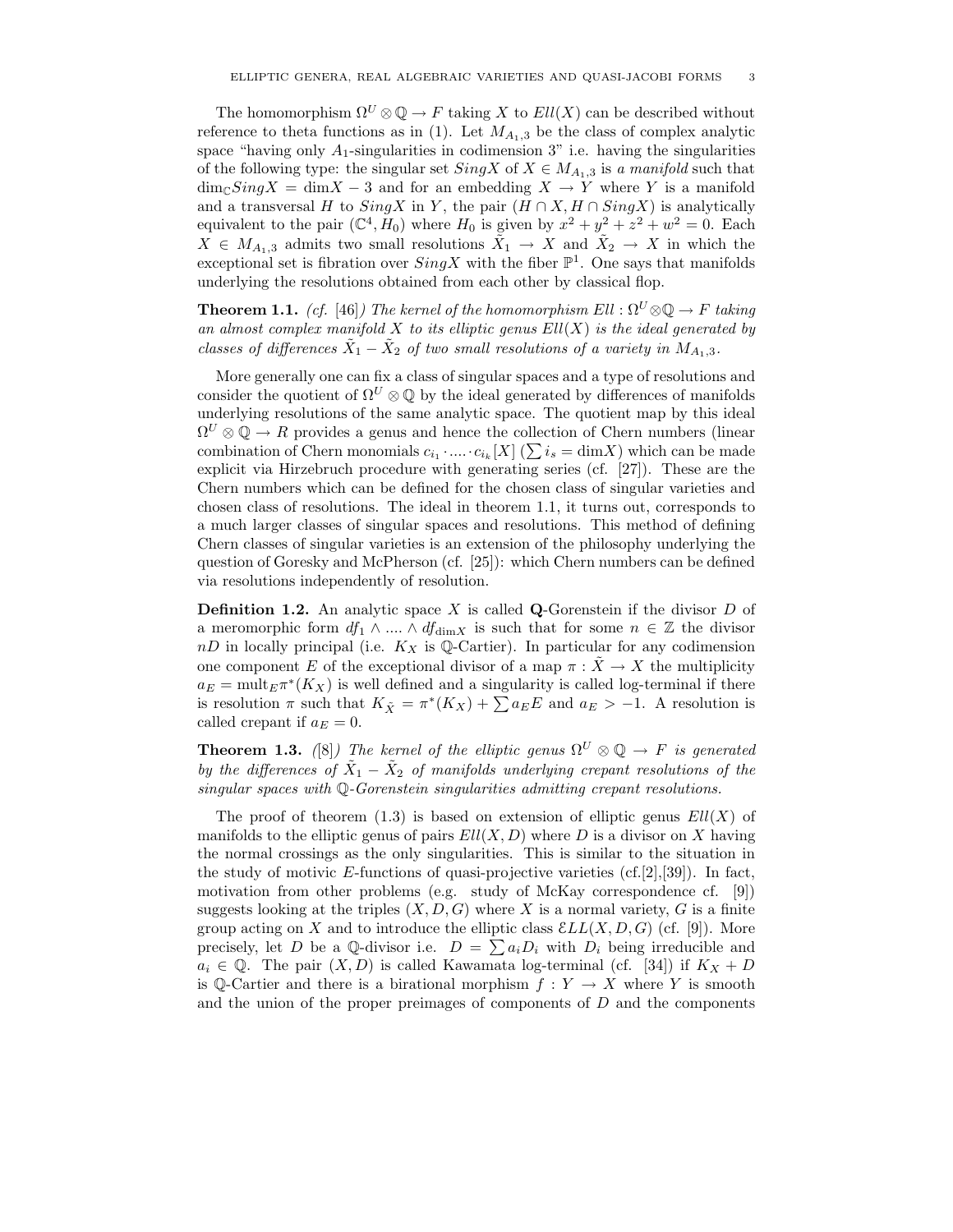of exceptional set  $E = \bigcup_{j} E_j$  form a normal crossing divisor such that  $K_Y =$  $f^*(K_X + \sum a_iD_i) + \sum \alpha_jE_j$  where  $\alpha_j > -1$  (here  $K_X, K_Y$  are the canonical classes of X and Y respectively). The triple  $(X, D, G)$  where X is a non-singular variety,  $D$  is a divisor and  $G$  is a finite group of biholomorphic automorphisms is called G-normal (cf. [2], [9]) if the components of D form a normal crossings divisor and the isotropy group of any point acts trivially on the components of  $D$  containing this point.

**Definition 1.4.** (cf. [9] definition 3.2) Let  $(X, E)$  be a Kawamata log terminal G-normal pair (i.e. in particular  $X$  is smooth with  $D$  being a normal crossing divisor) and  $E = -\sum_{k \in \mathcal{K}} \delta_k E_k$ . The *orbifold* elliptic class of  $(X, E, G)$  is the class in  $A_*(X,\mathbb{Q})$  given by:

(3) 
$$
\mathcal{E}ll_{orb}(X, E, G; z, \tau) := \frac{1}{|G|} \sum_{g,h,gh=hg} \sum_{X^{g,h}} [X^{g,h}] \Big( \prod_{\lambda(g)=\lambda(h)=0} x_{\lambda} \Big)
$$

$$
\times \prod_{\lambda} \frac{\theta(\frac{x_{\lambda}}{2\pi i} + \lambda(g) - \tau \lambda(h) - z)}{\theta(\frac{x_{\lambda}}{2\pi i} + \lambda(g) - \tau \lambda(h))} e^{2\pi i \lambda(h) z}
$$

$$
\times \prod_{k} \frac{\theta(\frac{e_{k}}{2\pi i} + \epsilon_{k}(g) - \epsilon_{k}(h)\tau - (\delta_{k} + 1)z)}{\theta(\frac{e_{k}}{2\pi i} + \epsilon_{k}(g) - \epsilon_{k}(h)\tau - z)} \frac{\theta(-z)}{\theta(-(\delta_{k} + 1)z)} e^{2\pi i \delta_{k}\epsilon_{k}(h)z}.
$$

where  $X^{g,h}$  denotes an irreducible component of the fixed set of the commuting elements g and h and  $[X^{g,h}]$  denotes the image of the fundamental class in  $A_*(X)$ . The restriction of TX to  $X^{g,h}$  splits into linearized bundles according to the ([0, 1)valued) characters  $\lambda$  of  $\langle g, h \rangle$  (sometimes denoted  $\lambda_W$  where W is a component of the fixed point set). Moreover,  $e_k = c_1(E_k)$  and  $\epsilon_k$  is the character of  $\mathcal{O}(E_k)$ restricted to  $X^{g,h}$  if  $E_k$  contains  $X^{g,h}$  and is zero otherwise.

One would like to define the elliptic genus of a Kawamata log-terminal pair  $(X_0, D_0)$  as (3) calculated for a G-equivariant resolution  $(X, E) \rightarrow (X_0, D_0)$ . Independence of (3) of resolution and the proof of (1.3) both depend on the following push-forward formula:

**Theorem 1.5.** Let  $(X, E)$  be a Kawamata log-terminal G-normal pair and let Z be a smooth G-equivariant locus in X which is normal crossing to  $Supp(E)$ . Let  $f$ :  $\hat{X} \to X$  denote the blowup of X along Z. We define  $\hat{E}$  by  $\hat{E} = -\sum_k \delta_k \hat{E}_k - \delta Exc(f)$ where  $\hat{E}_k$  is the proper transform of  $E_k$  and  $\delta$  is determined from  $K_{\hat{X}} + \hat{E} =$  $f^*(K_X + E)$ . Then  $(\hat{X}, \hat{E})$  is a Kawamata log-terminal G-normal pair and

(4) 
$$
f_*\mathcal{E}ll_{orb}(\hat{X}, \hat{E}, G; z, \tau) = \mathcal{E}ll_{orb}(X, E, G; z, \tau).
$$

Independence of resolution is a consequence of the weak factorization theorem (cf. [1]) and (1.5), while theorem (1.3) follows since both  $\mathcal{E}ll(X_1)$  and  $\mathcal{E}ll(X_2)$ coincide with the elliptic genus of the pair  $(X, D)$  where X is a resolution of X dominating both  $X_1$  and  $X_2$  (where  $D = K_{\tilde{X}/X}$  cf. [8] Prop. 3.5 and also [52]). For discussion of orbifold elliptic genus on orbifolds more general than just global quotients see [19].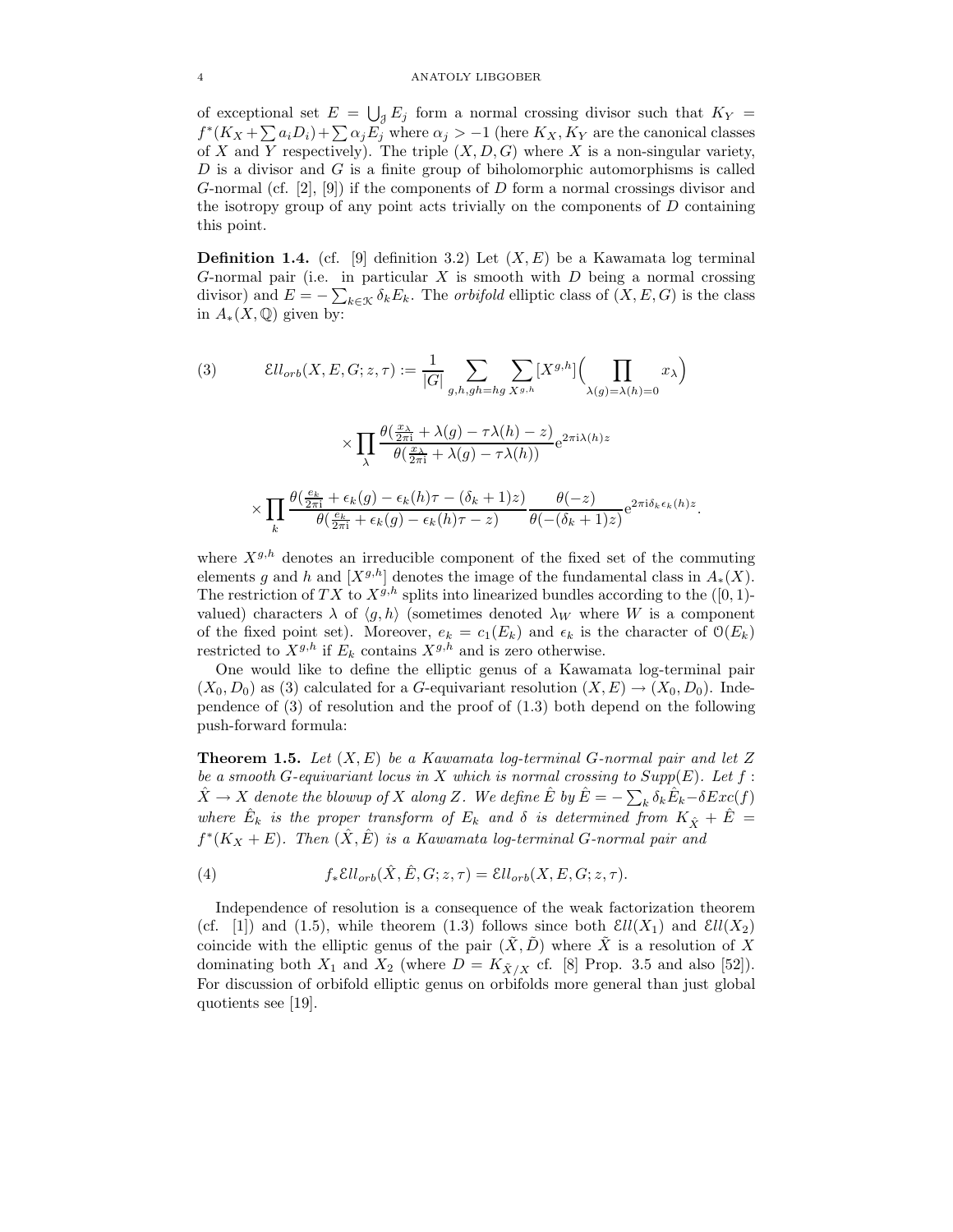1.2. Relation to other invariants. V.Batyrev in [2] for a G-normal triple  $(X, D, G)$ defined E-function  $E_{orb}(X, D, G)$  depending on the Hodge theoretical invariants (there is also motivic version cf.[2],[39]). Firstly for a quasi-projective algebraic variety W one put (cf. [2], Definition 2.10):

(5) 
$$
E(W, u, v) = (-1)^i \sum_{p,q} \dim Gr_F^p Gr_W^{p+q}(H_c^i(W, \mathbb{C})) u^p v^q
$$

where  $F$  and  $W$  are Hodge and weight filtrations of Deligne's mixed Hodge structure ([16]). In particular  $E(W, 1, 1)$  is the topological Euler characteristic of W (with compact support). If W is compact then one obtains Hirzebruch's  $\chi_y$ -genus:

(6) 
$$
\chi_y(W) = \sum_{i,j} (-1)^q \dim H^q(\Omega^p_W) y^p
$$

(cf. [27]) for  $v = -1, u = y$  and hence the arithmetic genus, signature etc. are special values of (5). Secondly, for a G-normal pair as in (1.4) one stratifies  $D =$  $\bigcup_{k\in K} D_k$  by strata  $D_J^\circ = \bigcap_{j\in J} D_j - \bigcup_{k\in K-J} D_k$ ,  $(J \subset K, \bigcap_{j\in J} D_j = X$  for  $J = \emptyset$ ) and defines

(7) 
$$
E(X, D, G, u, v) =
$$

$$
\sum_{\{g\}, W \subset X^g} (uv)^{\sum \epsilon_{D_i}(g)(\delta_i + 1)} \sum_{J \subset \mathcal{K}^g} \prod_{j \in J} \frac{uv - 1}{(uv)^{\delta_j + 1} - 1} E(W \cap D_J^{\circ}/C(g, J))
$$

where  $C(g, J)$  is the subgroup of the centralizer of g leaving  $\bigcap_{j \in J} D_j$  invariant.

One shows that for a Kawamata log-terminal  $(X_0, D_0)$  pair the E-function  $E(X, D, G)$  of a resolution does not depend on the latter but only on  $(X_0, D_0, G)$ . Hence (7) yields an invariant of Kawamata log-terminal G-pairs. The relation with  $Ell(X, D, G)$  is the following (cf. [9], Prop. 3.14):

(8) 
$$
\lim_{\tau \to i\infty} Ell(X, D, G, z, \tau) = y^{\frac{-\dim X}{2}} E(X, D, G, y, 1)
$$

where  $y = exp(2\pi i z)$ . In particular in non equivariant smooth case the elliptic genus for  $q \to 0$  specializes into the Hirzebruch  $\chi_y$  genus (6).

On the other hand, in non singular case Hirzebruch ([28], [29]) and Witten [53] defined elliptic genera of complex manifolds which are given by modular forms for the subgroup  $\Gamma_0(n)$  on level n in  $SL_2(\mathbb{Z})$  provided the canonical class of the manifold in question is divisible by  $n$ . These genera are of course combinations of Chern numbers but for  $n = 2$  one obtains a combination of Pontryagin classes i.e. the invariant which depends only on underlying smooth rather than (almost) complex structure (this genus was first introduced by S.Ochanine cf. [42] and section 3). These level  $n$  elliptic genera up to a dimensional factors coincide with specialization  $z = \frac{\alpha \tau + b}{n}$ ,  $\alpha, \beta \in \mathbb{Z}$  for appropriate  $\alpha, \beta$  specifying particular Hirzebruch level n elliptic genus (cf. [6], Prop. 3.4).

1.3. Application I: McKay correspondence for elliptic genus. The classical McKay correspondence is a relation between the representations of the binary dihedral groups  $G \subset SU(2)$  (which are classified according to the root systems of type  $A_n, D_n, E_6, E_7, E_8$  and the irreducible components of the exceptional set of the minimal resolution of  $\mathbb{C}^2/G$ . In particular, the number of conjugacy classes in G is the same as the number of irreducible components of the minimal resolution. The latter is a special case of the relation between the Euler characteristic  $e(X/G)$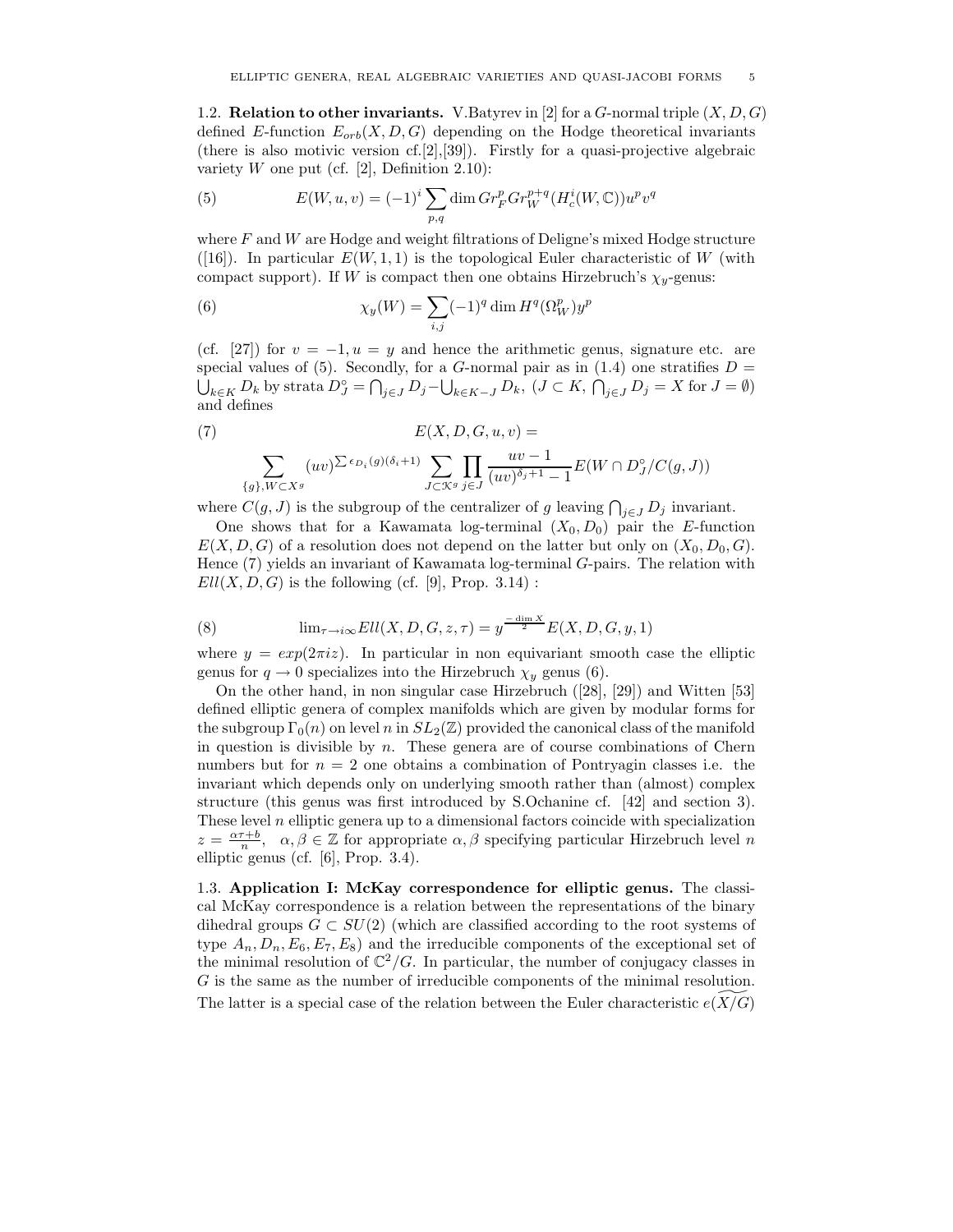of a crepant resolution of the quotient  $X/G$  of a complex manifold X by an action of a finite group  $G$  and the data of the action on  $X$ :

(9) 
$$
e(\widetilde{X/G}) = \sum_{g,h,gh=hg} e(X^{g,h})
$$

A refinement of the relation (9) for the Hodge numbers and motives is given in  $[2]$ ,  $[18]$   $[39]$ . In the case when X is projective one has refinement in which the Euler characteristic of manifold in (9) is replaced by elliptic genus of Kawamata log-terminal pairs. In fact, more generally, one has the following push forward formula:

**Theorem 1.6.** Let  $(X; D_X)$  be a Kawamata log-terminal pair which is invariant under an effective action of a finite group G on X. Let  $\psi \colon X \to X/G$  be the quotient morphism. Let  $(X/G; D_{X/G})$  be the quotient pair in the sense that  $D_{X/G}$ is the unique divisor on  $X/G$  such that  $\psi^*(K_{X/G} + D_{X/G}) = K_X + D_X$  (cf. [9]. Def.  $2.7$ ) Then

 $\psi_* \mathcal{E}ll_{orb}(X, D_X, G; z, \tau) = \mathcal{E}ll(X/G, D_{X/G}; z, \tau).$ 

In particular, for the components of degree zero one obtains:

(10)  $Ell_{orb}(X, D_X, G, z, \tau) = Ell(X/G, D_{X/G}, z, \tau)$ 

In the case when X is non-singular and  $X/G$  admits a crepant resolution  $\widetilde{X/G} \to$  $X/G$ , for  $q = 0$  one obtains  $\chi_y(\widetilde{X/G}) = \chi_y^{orb}(X, G)$  and hence for  $y = 1$  one recovers (9).

1.4. Application II:Higher elliptic genera and K-equivalences. Other applications of the push forward formula (1.5) is invariance of higher elliptic genus for the K-equivalences. A question posed in  $(43)$  (and answered in [3]) concerns the higher arithmetic genus  $\chi_{\alpha}(X)$  of a complex manifold X corresponding to a cohomology class  $\alpha \in H^*(\pi_1(X), \mathbb{Q})$  and defined as

(11) 
$$
\int_X T d_X \cup f^*(\alpha)
$$

where  $f: X \to B(\pi_1(X))$  is the classifying map from X to the classifying space of the fundamental group of X. It asks if the higher arithmetic genus  $\chi_{\alpha}(X)$  is a birational invariant. This question is motivated by the Novikov's conjecture: the higher signatures (i.e. the invariant defined for topological manifold  $X$  by (11) in which the Todd class is replaced by the  $L$ -class) are homotopy invariant (cf. [15]). Higher  $\chi_y$ -genus defined by (11) with the Todd class replaced by Hirzebruch's  $\chi_y$ class ([27]) comes into the correction terms describing the non-multiplicativity of the  $\chi_y$  in topologically locally trivial fibrations  $\pi : E \to B$  of projective manifolds with non trivial action of  $\pi_1(B)$  on the cohomology of the fibers of  $\pi$  (cf. [11] for details).

Recall that two manifolds  $X_1, X_2$  are called K-equivalent if there is a smooth manifold  $X$  and a diagram:

(12) 
$$
\begin{array}{ccccc}\n & & \tilde{X} & & \\
& & \phi_1 \swarrow & & \searrow \phi_2 & \\
& & X_1 & & & X_2\n\end{array}
$$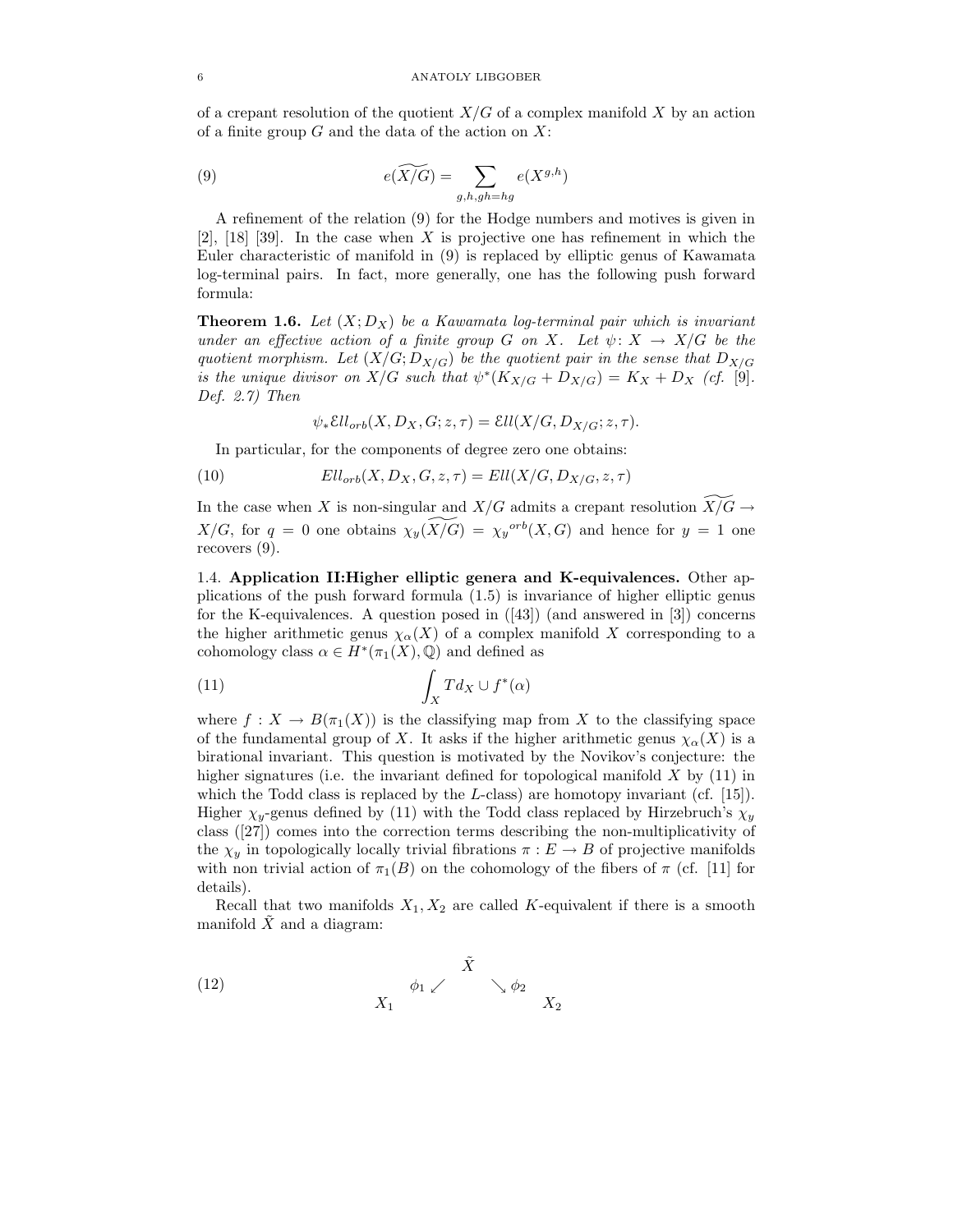in which  $\phi_1$  and  $\phi_2$  are birational morphisms and  $\phi_1^*(K_{X_1})$  and  $\phi_2^*(K_{X_2})$  are linearly equivalent.

The push forward formula (1.5) leads to the following:

**Theorem 1.7.** For any  $\alpha \in H^*(B\pi,\mathbb{Q})$  the higher elliptic genus  $(\mathcal{E}LL(X) \cup$  $f^*(\alpha)$ ,  $[X]$  is an invariant of K-equivalence. Moreover, if  $(X, D, G)$  and  $(\hat{X}, \hat{D}, G)$ are G-normal and Kawamata log-terminal and if  $\phi$  :  $(\hat{X}, \hat{D}) \rightarrow (X, D)$  is Gequivariant such that

(13) 
$$
\phi^*(K_X + D) = K_{\hat{X}} + \hat{D}
$$

then

$$
Ell_{\alpha}(\hat{X},\hat{D},G)=Ell_{\alpha}(X,D,G)
$$

In particular the higher elliptic genera (and hence the higher signatures and  $\ddot{A}$ genus) are invariant for crepant morphisms. The specialization into the Todd class is birationally invariant (i.e. condition of invariance (12) is not needed in Todd case).

Another consequence is possibility to define higher elliptic genus for singular varieties with Kawamata log-terminal singularities and for  $G$ -normal pairs  $(X, D)$  $(cf. [10]).$ 

1.5. DMVV formula. Elliptic genus comes into a beautiful product formula for the generating series for orbifold elliptic genus associated with the action of the symmetric group  $S_n$  on products  $X \times \ldots \times X$  and for which the first case appears in [17] (with string-theoretical explanation). A general product formula for orbifold elliptic genus of triples is given in [9].

**Theorem 1.8.** Let  $(X, D)$  be a Kawamata log-terminal pair. For every  $n \geq 0$ consider the quotient of  $(X, D)^n$  by the symmetric group  $S_n$ , which we will denote by  $(X^n/S_n, D^{(n)}/S_n)$ . Here we denote by  $D^{(n)}$  the sum of pullbacks of D under n canonical projections to X. Then we have

(14) 
$$
\sum_{n\geq 0} p^n E ll(X^n/S_n, D^{(n)}/S_n; z, \tau) = \prod_{i=1}^{\infty} \prod_{l,m} \frac{1}{(1-p^i y^l q^m)^{c(mi,l)}},
$$

where the elliptic genus of  $(X, D)$  is

$$
\sum_{m\geq 0}\sum_{l}c(m,l)y^{l}q^{m}
$$

and  $y = e^{2\pi i z}$ ,  $q = e^{2\pi i \tau}$ .

It is amazing that such simple-minded construction as LHS of (14) leads to the Borcherds lift (cf. [4]) of Jacobi forms.

1.6. Other applications of elliptic genus. In this section we point out other instances in which elliptic genus plays significant role.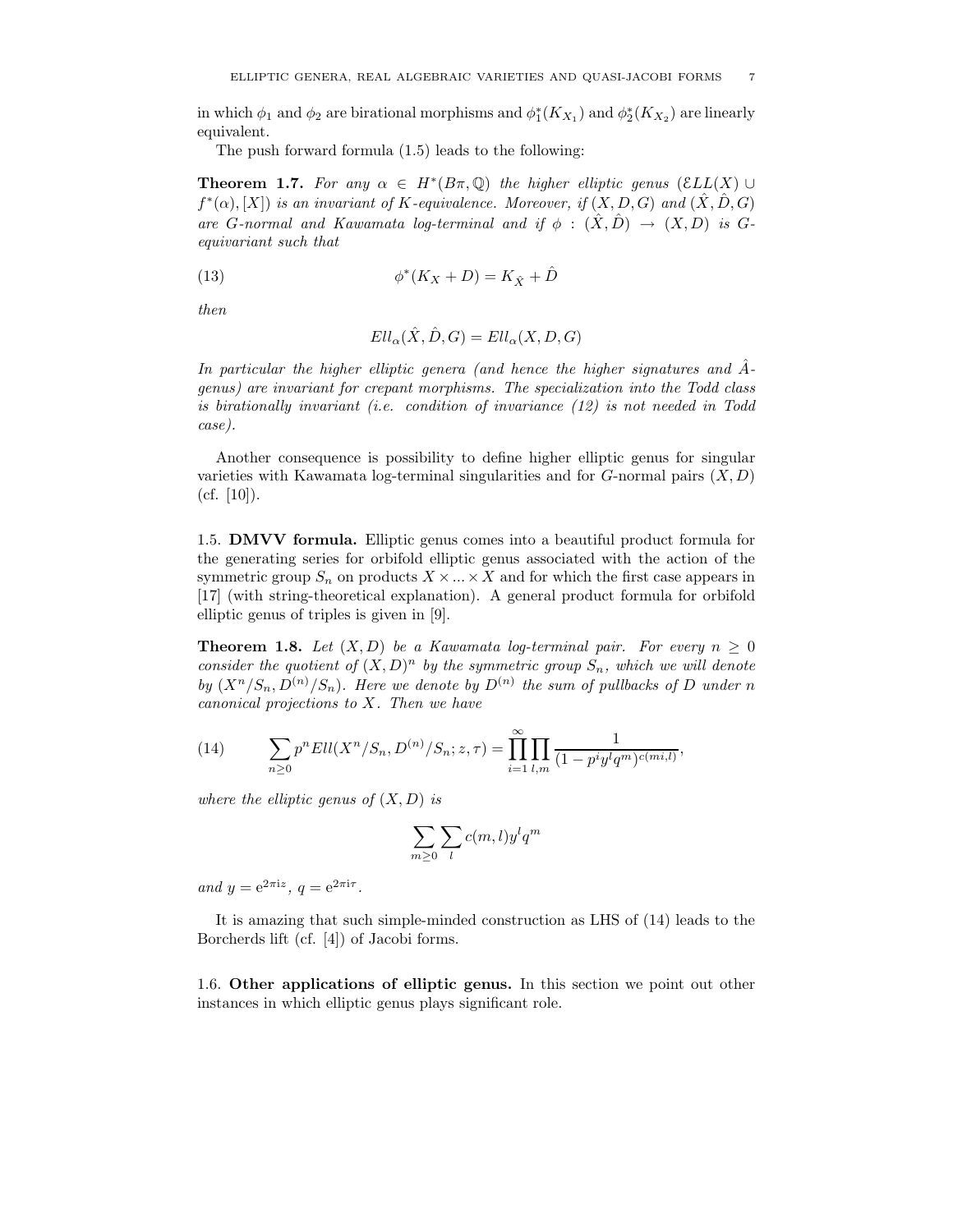#### 8 ANATOLY LIBGOBER

1.6.1. *Chiral deRham complex.* In work [40] for a complex manifold X the authors construct a (bi)-graded sheaf  $\Omega_X^{ch}$  of vertex operator algebras (with degrees called fermionic charge and conformal weight) with the differential  $d_{DR}^{ch}$  having fermionic degree 1 and quasi-isomorphic to the deRham complex of  $X$ . An alternative construction in using the formal loop space was given in [31]. Each component of fixed conformal weight has filtration so that graded components are:

(15) 
$$
\otimes_{n\geq 1} (\Lambda_{-yq^{n-1}}T_X^*\otimes \Lambda_{-y^{-1}q^n}T_X\otimes S_{q^n}T_X^*\otimes S_{q^n}T_X)
$$

In particular it follows that:

(16) 
$$
Ell(X,q,y) = y^{\frac{-\dim X}{2}} \chi(\Omega_X^{ch}) = y^{\frac{-\dim X}{2}} Supertrace_{H^*(\Omega_X^{ch})} y^{J[0]} q^{L[0]}
$$

 $(J[m], L[n])$  are the operators which are part of the vertex algebra structure)). The chiral complex for orbifolds was constructed in [21] and the extension of relation (16) to orbifolds (with discrete torsion) is discussed in [38].

1.6.2. Mirror symmetry. Physics definition of mirror symmetry in terms of conformal field theory suggests that for the elliptic genus, defined as an invariant of a conformal field theory, (by an expression similar to the last term in (16), cf. [54]) one should have for X and its mirror partner  $\hat{X}$  the relation:

(17) 
$$
Ell(X) = (-1)^{\dim X} Ell(\hat{X})
$$

This is indeed the case (cf. [6], Remark 6.9) for the mirror symmetric hypersurfaces in toric varieties in the sense of Batyrev .

1.6.3. Elliptic genus of Landau-Ginzburg models. Physics literature (cf. e.g. [33]) also associates to a weighted homogeneous polynomial a conformal field theory (Landau-Ginzburg model) and in particular the elliptic genus. Moreover it is expected that orbifoldized Landau-Ginzburg model will coincide with the conformal filed theory of hypersurface corresponding to this weighted homogeneous polynomial. In particular one expects a certain identity expressing equality of orbifoldized elliptic genus corresponding to weighted homogeneous polynomial (or a more general Landau Ginzburg model) and the elliptic genus of the corresponding hypersurface. In [41] the authors construct a vertex operator algebra which is related by such type of a correspondence to the cohomology of the chiral deRham complex of the hypersurface in  $\mathbb{P}^n$  and in particular obtain the expression for the elliptic genus of a hypersurface as an orbifoldization. Moreover, in [26] the authors obtain expression for the one variable Hirzebruch's genus as an orbifoldization.

1.6.4. Concluding remarks. There are several other interesting issues which should be mentioned in a discussion of elliptic genus. It plays important role in work J.Li, K.F.Liu and J.Zhou (cf. [37]) in connection with Gopakumar-Vafa conjecture (cf. also [24]). Elliptic genus was defined for proper schemes with 1-perfect obstruction theory ([20]). In fact one has well defined cobordism class in  $\Omega^U$  associated to such objects (cf. [14]). In the case of surfaces with normal singularities, one can extend the above definition of elliptic genus beyond log-terminal singularities (cf. [49]). Elliptic genus is central in the study of elliptic cohomology ([45]). Much of the above discussion of can be extended to equivariant context (cf. [48]) and a survey of this is given in [50] in this volume.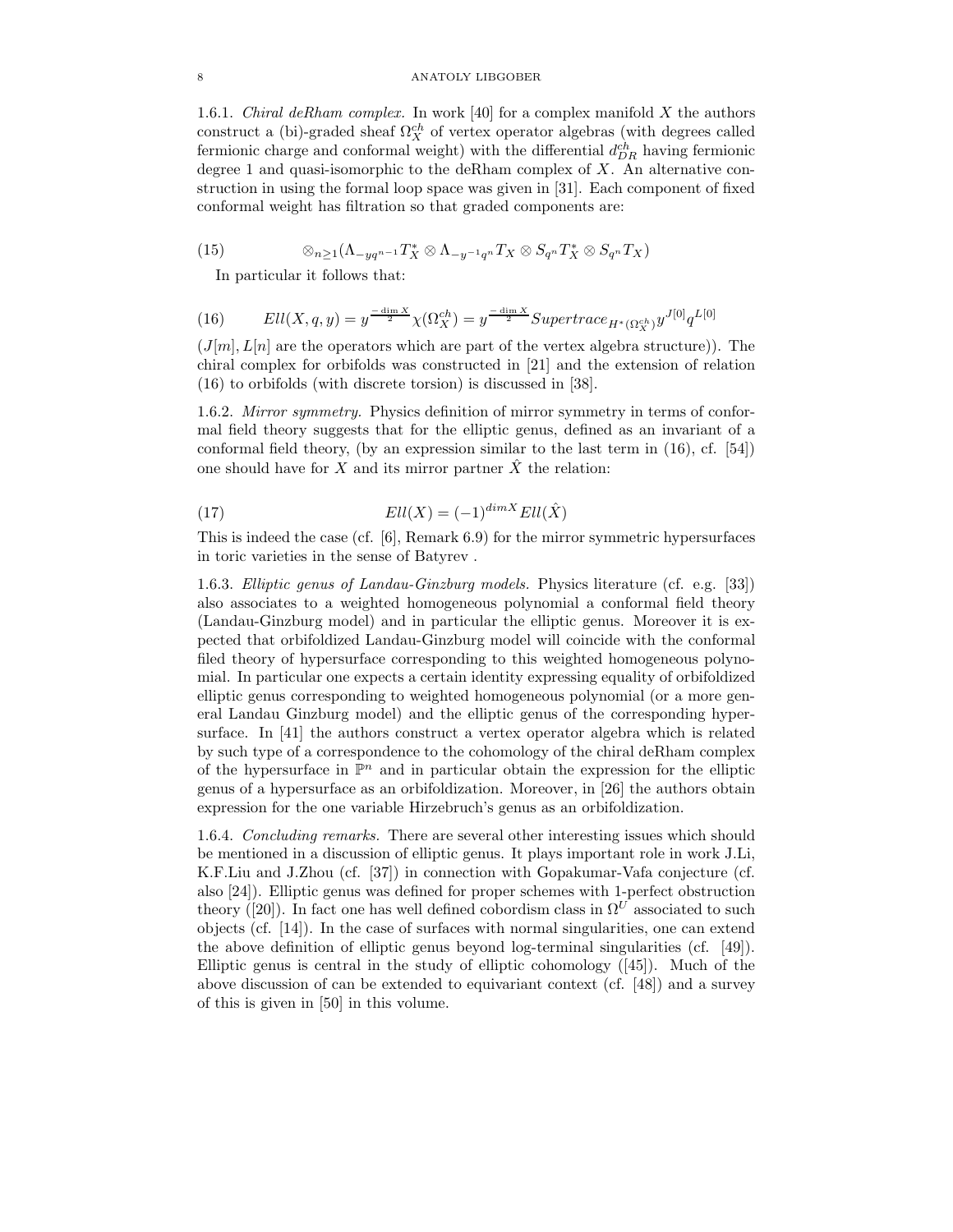# 2. Quasi-Jacobi forms

The Eisenstein series  $e_k(\tau) = \sum_{(m,n)\in\mathbb{Z}^2, (m,n)\neq(0,0)} \frac{1}{(m\tau+n)^k}$  ( $\tau \in \mathbb{H}$ ) fails to be modular for  $k = 2$  but the algebra generated by functions  $e_k(\tau)$ ,  $k \geq 2$ , called the algebra of quasi-modular forms on  $SL_2(\mathbb{Z})$ , has many interesting properties (cf. [57]). In particular, there is a correspondence between quasi-modular forms and real analytic functions on  $\mathbb{H}$  which have the same  $SL_2(\mathbb{Z})$  transformation properties as modular forms. Moreover, the algebra of quasi-modular forms has a structure of D-module and supports an extension of Rankin-Cohen operations on modular forms.

In this section we show that there is algebra of functions on  $\mathbb{C}\times\mathbb{H}$  closely related to the algebra of Jacobi forms of index zero with similar properties. This algebra is generated by Eisenstein series  $\sum \frac{1}{(z+\omega)^n}$  (sum over elements  $\omega$  of a lattice  $W \subset \mathbb{C}$ ). It has description in terms of real analytic functions satisfying functional equation of Jacobi forms and having other properties of quasi-modular forms mentioned in the last paragraph. It turns out that the space of functions on  $\mathbb{C} \times \mathbb{H}$  generated by elliptic genera of arbitrary (possibly not Calabi Yaus) complex manifolds belong to this algebra of quasi-Jacobi forms.

Recall the following:

**Definition 2.1.** A weak (resp. meromorphic) Jacobi form of index  $t \in \frac{1}{2}\mathbb{Z}$  and weight k for a finite index subgroup of the Jacobi group  $\Gamma_1^J = SL_2(\mathbb{Z}) \propto \mathbb{Z}^2$  is a holomorphic (resp. meromorphic) function  $\chi$  on  $\mathbb{H} \times \mathbb{C}$  having expansion  $\sum c_{n,r}q^n\zeta^r$ in  $q = exp(2\pi\sqrt{-1}\tau)$  (Im $\tau$  sufficiently large) and satisfying the following functional equations:

$$
\chi\left(\frac{a\tau+b}{c\tau+d},\frac{z}{c\tau+d}\right) = (c\tau+d)^k e^{\frac{2\pi itcz^2}{c\tau+d}} \chi(\tau,z)
$$

$$
\chi(\tau,z+\lambda\tau+\mu) = (-1)^{2t(\lambda+\mu)} e^{-2\pi it(\lambda^2\tau+2\lambda z)} \chi(\tau,z)
$$

for all elements  $\begin{bmatrix} \begin{pmatrix} a & b \\ c & d \end{pmatrix}$ , 0 and  $\begin{bmatrix} \begin{pmatrix} 1 & 0 \\ 0 & 1 \end{pmatrix}$ ,  $(a, b)$  in  $\Gamma$ . The algebra of Jacobi forms is the bi-graded algebra  $J = \bigoplus \tilde{J}_{t,k}$ . and the algebra of Jacobi forms of index zero is the sub-algebra  $J_0 = \bigoplus_k J_{0,k} \subset J$ .

For appropriate l a Jacobi form can be expanded in (Fourier) series in  $q^{\frac{1}{l}}$  (with  $l$  depending on Γ). We shall need below the following real analytic functions:

(18) 
$$
\lambda(z,\tau) = \frac{z-\bar{z}}{\tau-\bar{\tau}}, \quad \mu(\tau) = \frac{1}{\tau-\bar{\tau}}
$$

They have the following transformation properties:

(19) 
$$
\lambda(\frac{z}{c\tau+d}, \frac{a\tau+b}{c\tau+d}) = (c\tau+d)\lambda(z,\tau) - 2icz
$$

$$
\lambda(z + m\tau + n, \tau) = \lambda(z, \tau) + m
$$

(20) 
$$
\mu(\frac{a\tau + b}{c\tau + d}) = (c\tau + d)^2 \mu(\tau) - 2ic(c\tau + d)
$$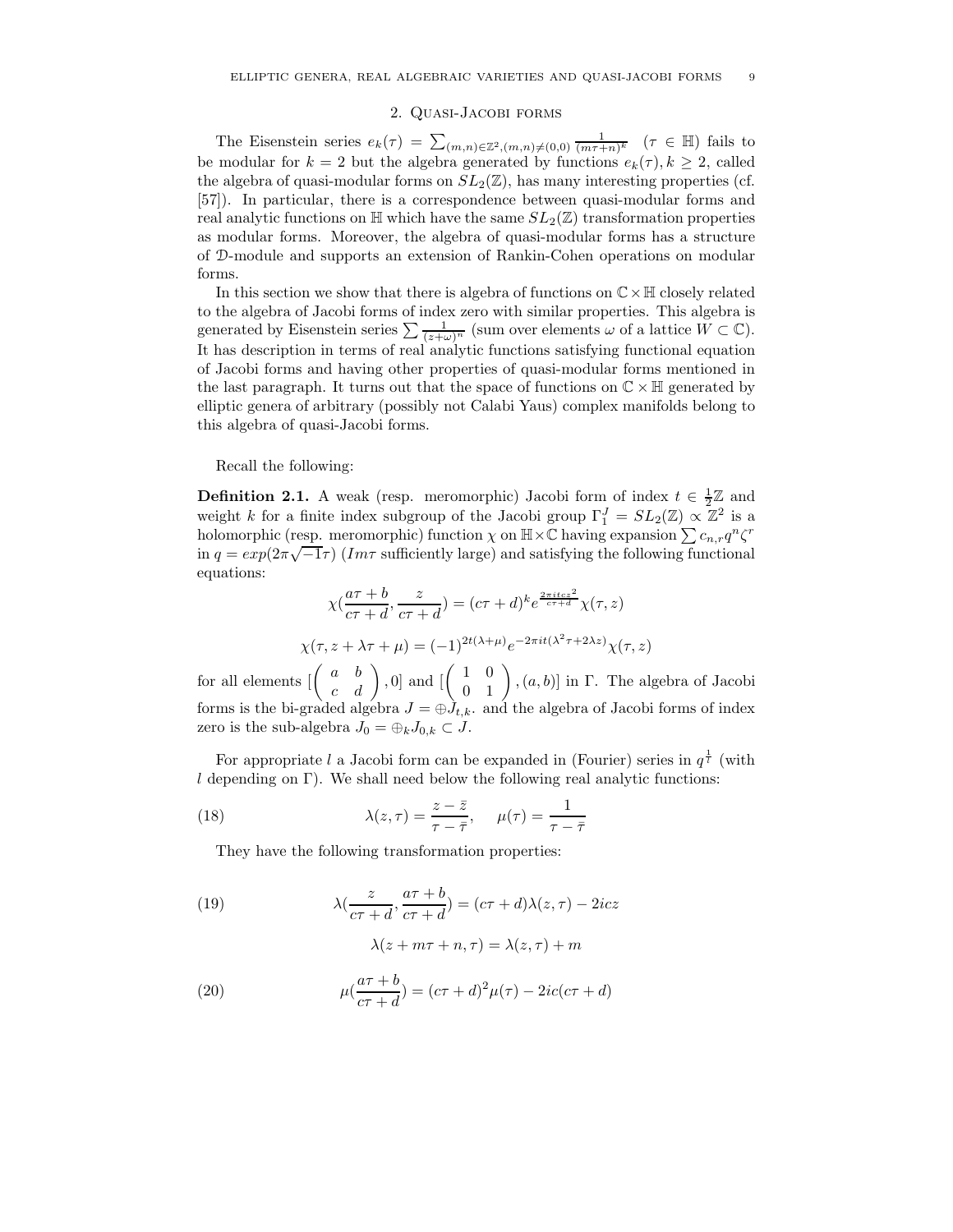Definition 2.2. Almost meromorphic Jacobi form of weight k, index zero and depth  $(s, t)$  is a (real) meromorphic function in  $\mathbb{C}\lbrace q^{\frac{1}{t}}, z\rbrace [z^{-1}, \lambda, \mu]$ , with  $\lambda, \mu$  given by (18) which

a) satisfies the functional equations  $(2.1)$  of Jacobi forms of weight k and index zero and

b) which has degree at most s in  $\lambda$  and at most t in  $\mu$ .

**Definition 2.3.** A quasi-Jacobi form is a constant term of an almost meromorphic Jacobi form of index zero considered as a polynomial in the functions  $\lambda, \mu$  i.e. a meromorphic function  $f_0$  on  $\mathbb{H} \times \mathbb{C}$  such that exist meromorphic functions  $f_{i,j}$  such that  $f_0 + \sum f_{i,j} \lambda^i \mu^j$  is almost meromorphic Jacobi form.

From algebraic independence of  $\lambda, \mu$  over the field of meromorphic functions in  $q, z$  one deduces:

**Proposition 2.4.** F is a quasi-Jacobi of depth  $(s, t)$  if and only if:

$$
(c\tau + d)^{-k} f\left(\frac{a\tau + b}{c\tau + d}, \frac{z}{c\tau + d}\right) = \sum_{i \le s, j \le t} S_{i,j}(f)(\tau, z)\left(\frac{cz}{c\tau + d}\right)^{i} \left(\frac{c}{c\tau + d}\right)^{j}
$$

$$
f(\tau, z + a\tau + b) = \sum_{i \le s} T_i(f)(\tau, z)a^i
$$

To see some basic examples of quasi-Jacobi forms let us consider the following sequence of functions on  $\mathbb{H} \times \mathbb{C}$ .

**Definition 2.5.** (cf.[51]<sup>1</sup>)  $E_n(z,\tau) = \sum_{(a,b) \in \mathbb{Z}^2} \frac{1}{(z+a\tau+b)^n}$ 

Such series  $E_n(z, \tau)$  converges absolutely for  $n \geq 3$  and for  $n = 1, 2$  defined via "Eisenstein summation" as

$$
\sum_{e} = \lim_{A \to \infty} \sum_{a=-A}^{a=A} (\lim_{B \to \infty} \sum_{b=-B}^{b=B})
$$

though we shall omit the subscript e. The series  $E_2(z, \tau)$  is related to the Weierstrass function as follows:

$$
\wp(z,\tau) = \frac{1}{z^2} + \sum_{(a,b)\in\mathbb{Z}, (a,b)\neq 0} \frac{1}{(z+a\tau+b)^2} - \frac{1}{(a\tau+b)^2} =
$$

$$
= E_2(z,\tau) - \lim_{z\to 0} (E_2(z,\tau) - \frac{1}{z^2})
$$

Moreover

$$
e_n = \lim_{z \to 0} (E_n(z, \tau) - \frac{1}{z^n}) = \sum_{(a, b) \in \mathbb{Z}, (a, b) \neq 0} \frac{1}{(a\tau + b)^n}
$$

is the Eisenstein series (notation of  $[51]$ ). The algebra of functions of  $\mathbb H$  generated by the Eisenstein series  $e_n(\tau)$ ,  $n \geq 2$  is the algebra of quasi-modular forms for  $SL_2(\mathbb{Z})$  $(cf. [55], [57])$ .

Now we shall describe the algebra of quasi-Jacobi forms for Jacobi group  $\Gamma_1^J$ . We have the following:

<sup>&</sup>lt;sup>1</sup>These series were recently used in [23] under the name twisted Eisenstein series.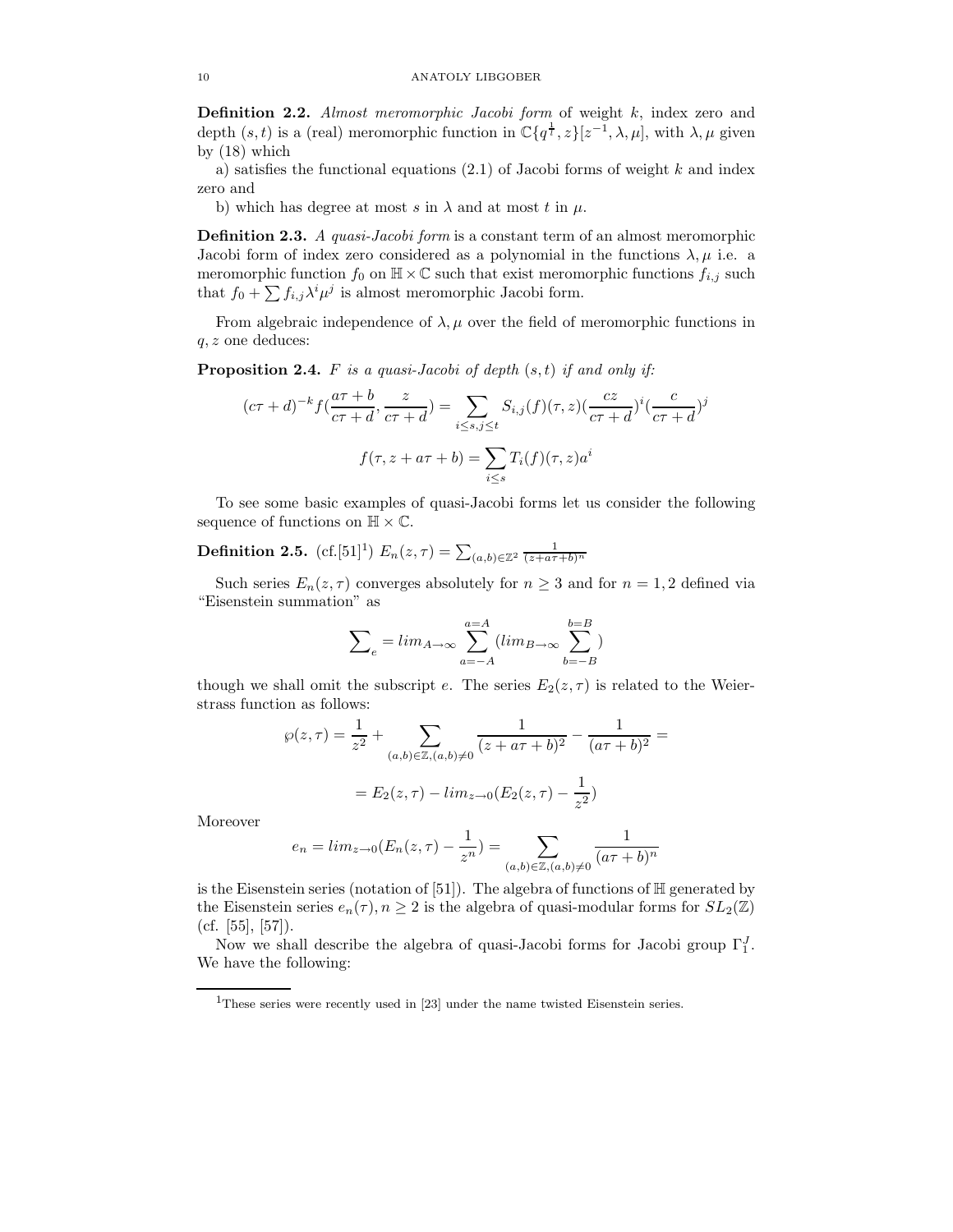**Proposition 2.6.** The functions  $E_n$  are weak meromorphic Jacobi forms of index zero and weight n for  $n \geq 3$ .  $E_1$  is a quasi-Jacobi form of index 0 weight 1 and depth (1,0).  $E_2 - e_2$  is a weak Jacobi form of index zero and weight 2 and  $E_2$  is a quasi-Jacobi form of weight 2, index zero and depth (0, 1).

*Proof.* The first part is due to the absolute convergence of series (2.5) for  $n \geq 3$ . We have the following transformation formulas

(21) 
$$
E_1(\frac{a\tau+b}{c\tau+d}, \frac{z}{c\tau+d}) = (c\tau+d)E_1(\tau, z) + \frac{\pi i c}{2}z
$$

$$
E_1(\tau, z + m\tau + n) = E_1(\tau, z) - 2\pi im
$$

and

(22) 
$$
E_2(\frac{a\tau+b}{c\tau+d}, \frac{z}{c\tau+d}) = (c\tau+d)^2 E_2(\tau, z) - \frac{1}{2}\pi i c(c\tau+d)
$$

$$
E_2(\tau, z + a\tau + b) = E_2(\tau, z)
$$

First equality in (21) (resp. (22)) follows from  $E_1(\tau, z) = \frac{1}{z} - \sum e_{2k}(\tau) z^{2k-1}$ (resp.  $E_2(\tau, z) = \frac{1}{z^2} + \sum_k (2k-1)e_{2k}z^{2k-2}$  (cf. [51] Ch.3 (10))). The second in (22) is immediate form the definition of Eisenstein summation while the second equality in (21) follows from [51].  $\Box$ 

*Remark* 2.7. Eisenstein series  $e_k(\tau)$ ,  $k \geq 4$  belong to the algebra of quasi-Jacobi forms. Indeed, one has the following identities (cf.  $[51]$ ,  $(7)$ ,  $(35)$  in ch IV):

$$
E_4 = (E_2 - e_2)^2 - 5e_4; \quad E_3^2 = (E_2 - e_2)^2 - 15e_4(E_2 - e_2) - 35e_4
$$

**Proposition 2.8.** The algebra of Jacobi forms (for  $\Gamma_1^J$ ) of index zero and weight t  $(t \geq 2)$  is generated by  $E_2 - e_2, E_3, E_4$ .

A short way to show this is to notice that the ring of such Jacobi forms is isomorphic to the ring of cobordisms of  $SU$ -manifolds modulo flops (cf. section 1.1) via isomorphism sending a complex manifold X of dimension d to  $Ell(X) \cdot \left(\frac{\theta'(0)}{\theta(z)}\right)^d$ . This ring of cobordisms in turn is isomorphic to  $\mathbb{C}[x_1, x_2, x_3]$  where  $x_1$  is cobordism class of a K3 surface and  $x_2, x_3$  are cobordism classes of certain four- and sixmanifolds (cf. [47]). The graded algebra  $\mathbb{C}[E_2 - e_2, E_3, E_4]$  is isomorphic to the same ring of polynomials (cf. examples 2.14) and the claim follows.

Proposition 2.9. The algebra of quasi-Jacobi forms is the algebra of functions on  $\mathbb{H} \times \mathbb{C}$  generated by functions  $E_n(z, \tau)$  and  $e_2(\tau)$ .

*Proof.* First notice that the coefficient of  $\lambda^s$  for an almost meromorphic Jacobi form  $F(\tau, z) = \sum_{i \leq s} f_i \lambda^i$  of depth  $(s, 0)$  is holomorphic Jacobi form of index zero and weight  $k - s$  i.e. by above proposition is a polynomial in  $E_2 - e_2, E_3, \dots$  Moreover  $f_0 - E_1^s f_s$  is a quasi-Jacobi form of index zero and weight at most  $s - 1$ . Hence by induction the ring of quasi-Jacobi forms of index zero and depth  $(*, 0)$  can be identified with  $\mathbb{C}[E_1, E_2 - e_2, E_3, \ldots]$ . Similarly, the coefficient  $\mu^t$  of an almost meromorphic Jacobi form  $F = \sum_{j \leq t} (\sum f_{i,j} \lambda^i) \mu^j$  is an almost meromorphic Jacobi form of depth  $(s, 0)$  and moreover  $F - (\sum_i f)i$ ,  $s\lambda^i)E_2^t$  has depth  $(s', t')$  with  $t' < t$ . The claim follows.  $\Box$ 

Here is an alternative description of the algebra of quasi-Jacobi forms: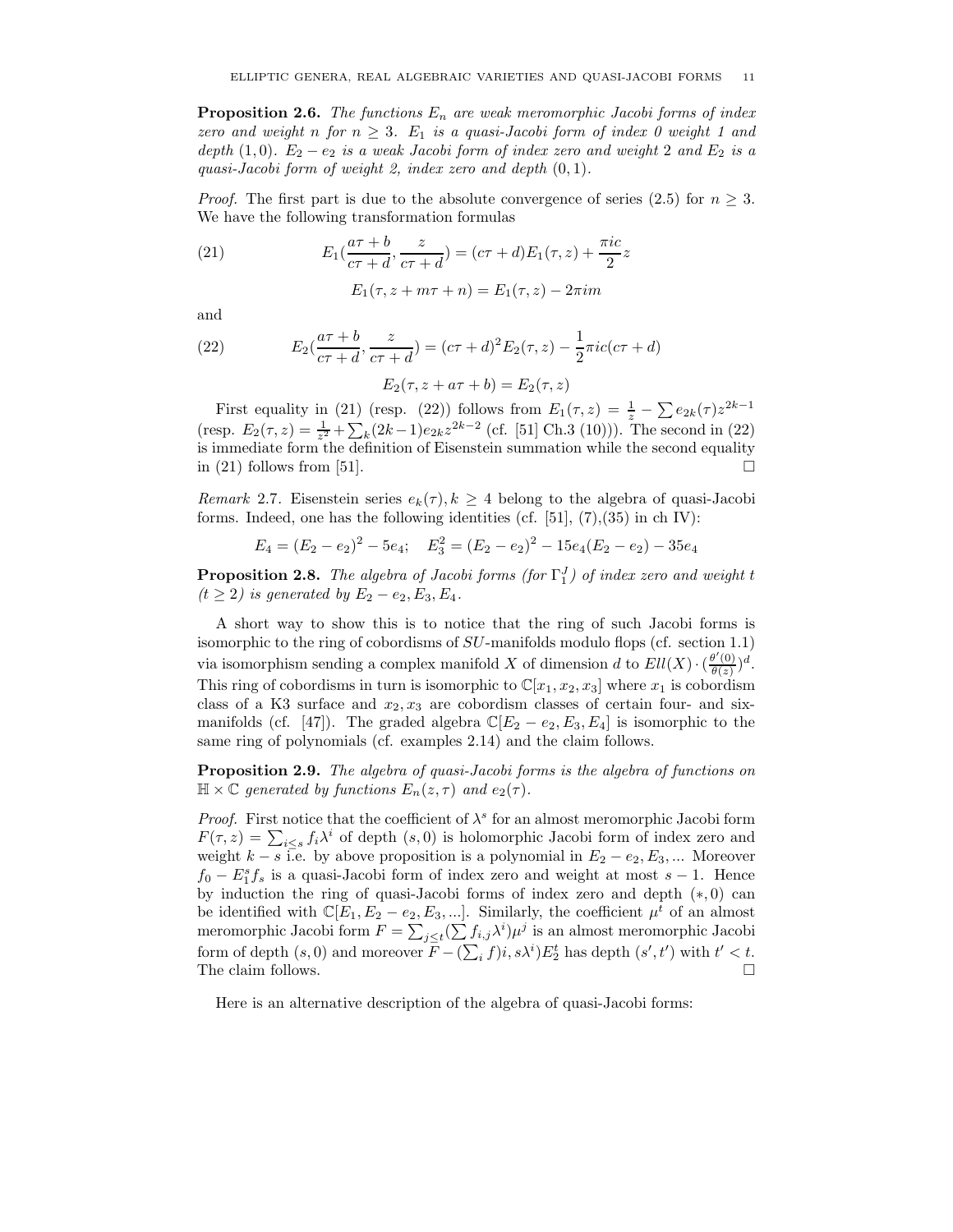Proposition 2.10. The algebra of functions generated by the coefficients of the Taylor expansion in x of the function:

$$
\frac{\theta(x+z)\theta'(0)}{\theta(x)\theta(z)} - (\frac{1}{x} + \frac{1}{z}) = \sum_{i \ge 1} F_i x^i
$$

is the algebra of quasi-Jacobi forms (for  $SL_2(\mathbb{Z})$ ).

Proof. The transformation formulas for theta function (cf. [44]):

(23)  
\n
$$
\theta(\frac{a\tau+b}{c\tau+d}, \frac{z}{c\tau+d}) = \zeta(c\tau+d)^{\frac{1}{2}}e^{\frac{\pi i c z^2}{c\tau+d}}\theta(\tau, z)
$$
\n
$$
\theta'(\frac{a\tau+b}{c\tau+d}, 0) = \zeta(c\tau+d)^{\frac{3}{2}}\theta'(\tau, 0)
$$
\n
$$
\theta(\tau, z+m\tau+n) = (-1)^{m+n}e^{-2\pi imz-\pi im^2\tau}\theta(\tau, z)
$$

imply that

(24) 
$$
\Phi(x, z, \tau) = \frac{x\theta(x+z)\theta'(0)}{\theta(x)\theta(z)}
$$

satisfies the following functional equations:

(25) 
$$
\Phi(\frac{a\tau+b}{c\tau+d}, \frac{x}{c\tau+d}, \frac{z}{c\tau+d}) = e^{\frac{2\pi i c z x}{c\tau+d}} \Phi(x, z, \tau)
$$

$$
\Phi(x, z + m\tau + n, \tau) = e^{2\pi i m x} \Phi(x, z, \tau)
$$

In particular in expansion

(26) 
$$
\frac{d^2(log(\Phi))}{dx^2} = \sum H_i x^i
$$

the left hand side is invariant under transformations in  $(25)$  and the coefficient  $H_i$ is a Jacobi form of weight  $i$  and index zero for any  $i$ . Moreover the coefficients  $F_i$ in  $\Phi(x, z, \tau) = 1 + \sum F_i(z, \tau)x^i$  are polynomials in  $F_1$  and  $H_i$ . What remains to show is that  $E_i$ 's determine  $F_1, H_i, i \geq 1$  and vice versa. Recall that  $E_i$  has index zero (invariant with respect to shifts) and weight  $i$ . We shall use the following expressions:

(27) 
$$
\Phi(x, z, \tau) = \frac{x + z}{z} exp(\sum_{k>0} \frac{2}{k!} [x^k + z^k - (x + z)^k] G_k(\tau))
$$

where

(28) 
$$
G_k(\tau) = -\frac{B_k}{2k} + \sum_{l=1}^{\infty} \sum_{d|l} (d^{k-1}) q^l
$$

(cf. [56]). On the other hand one has:

(29) 
$$
E_n(z,\tau) = \frac{1}{z^n} + (-1)^n \sum_{2m \ge n}^{\infty} {2m-1 \choose n-1} e_{2m} z^{2m-n}
$$

(cf.  $[51]$  Ch.III.sec.7  $(10)$ ) where

(30) 
$$
e_{2m} = \sum' (\frac{1}{m\tau + n})^{2m} = \frac{2(2\pi\sqrt{-1})^k}{(k-1)!} G_k \text{ (for } k = 2m)
$$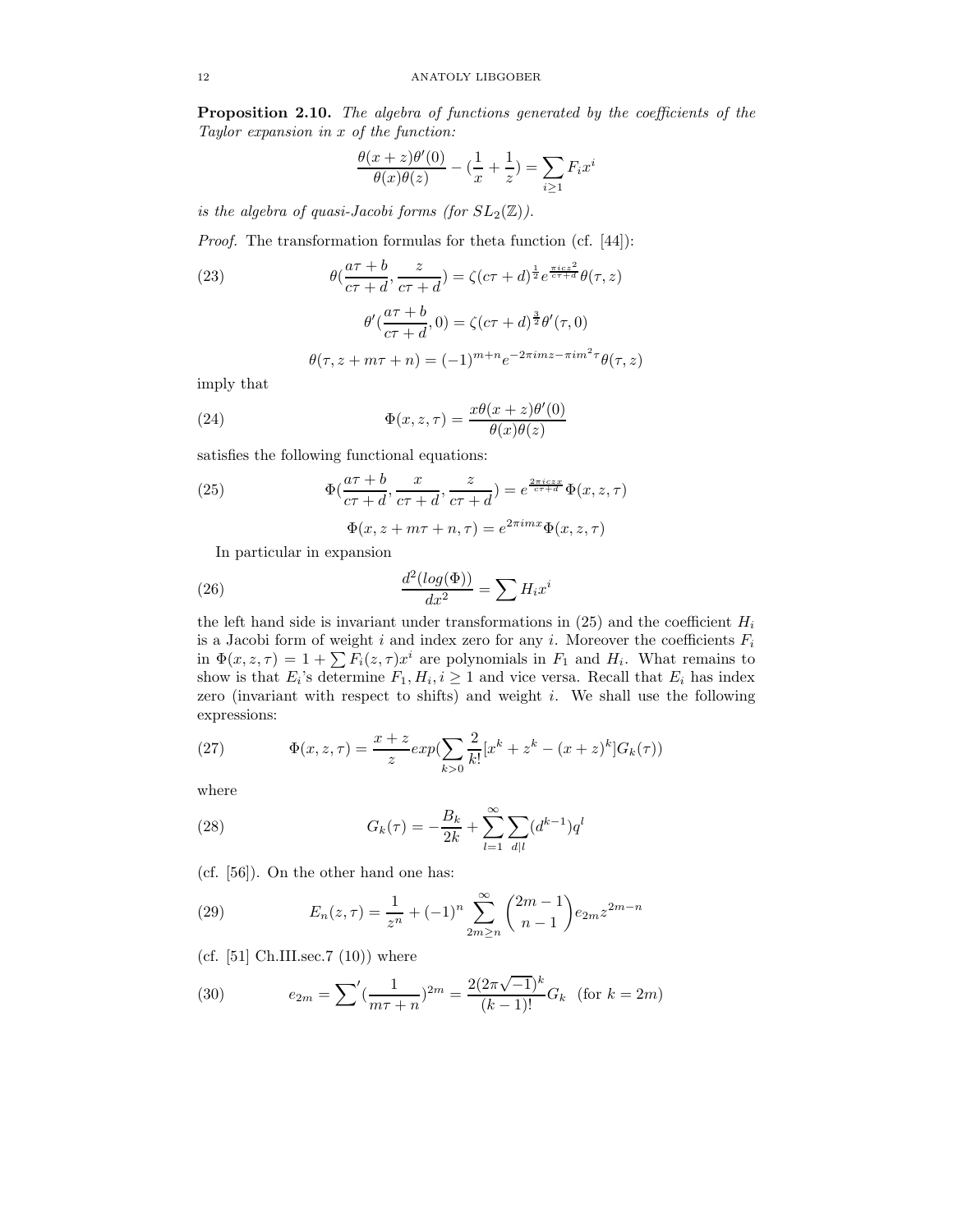(cf. [51] Ch.III, sect 7 and [55] p.220). We have:

(31) 
$$
\frac{d^2 \log(\Phi(x, z, \tau))}{dx^2} = \sum_{i \ge 1} \frac{(-1)^i ix^{i-1}}{z^{i+1}} + \sum_{i \ge 2} \frac{2}{(i-2)!} [x^{i-2} - (x+z)^{i-2}] G_i(\tau)
$$

The coefficient of  $x^{l-2}$  for  $l \geq 2$  in Laurent expansion hence is:

(32)
$$
\frac{(-1)^{l-1}(l-1)}{z^l} - \sum_{i \ge 2, i > l} \frac{2}{(i-2)!} {i-2 \choose l-2} z^{i-l} G_i(\tau) =
$$
\n
$$
\frac{(-1)^{l-1}(l-1)}{z^{l-1}} - \sum_{i \ge 2, i > l} \frac{1}{(2\pi\sqrt{-1})^i} (i-1) {i-2 \choose l-2} z^{i-l} e_i =
$$
\n
$$
\frac{(-1)^{l-1}(l-1)}{z^l} - (l-1) \frac{1}{(2\pi\sqrt{-1})^l} \sum_{i \ge 2, i > l} {i-1 \choose l-1} e_i \left(\frac{z}{2\pi\sqrt{-1}}\right)^{i-l}
$$

(using (30) and identities with binomial coefficients). This yields

$$
H_{l-2}(2\pi\sqrt{-1}z,\tau) = (-1)^{l-1} \frac{(l-1)}{(2\pi\sqrt{-1})^l} (E_l - e_l)
$$

and the claim follows since (15) in [56] yields:

(33) 
$$
F_1(z,\tau) = \frac{1}{z} - 2\sum_{r\geq 0} G_{r+1} \frac{z^r}{r!} = \frac{1}{z} - \frac{1}{(2\pi\sqrt{-1})} \sum_{r\geq 0} e_r \left(\frac{z}{2\pi\sqrt{-1}}\right)^r
$$

i.e.

(34) 
$$
F_1(2\pi i \sqrt{-1}z, \tau) = \frac{1}{2\pi \sqrt{-1}} E_1(z, \tau)
$$

Remark 2.11. The algebra of quasi-Jacobi forms  $\mathbb{C}[e_2, E_1, E_2, \ldots]$  in closed under differentiations  $\partial_{\tau}, \partial_{z}$ . Indeed one has:

 $\Box$ 

$$
2\pi i \frac{\partial E_1}{\partial \tau} = E_3 - E_1 E_2. \qquad \frac{\partial E_1}{\partial z} = -E_2
$$

$$
2\pi i \frac{\partial E_2}{\partial \tau} = 3E_4 - 2E_1 E_3 - E_2^2. \qquad \frac{\partial E_2}{\partial z} = -2E_3
$$

and hence  $\mathbb{C}[.,E_i,.]$  is a D-module where D be the ring of differential operators generated by over the ring of holomorphic Jacobi group invariant functions on  $H\times\mathbb{C}$ by  $\frac{\partial}{\partial \tau}$  and  $\frac{\partial}{\partial z}$ . As is clear from the above discussion, the ring of Eisenstein series  $\mathbb{C}[\dots E_i \dots]$  has natural identification with the ring of real valued almost meromorphic Jacobi forms  $\mathbb{C}[E_1^*, E_2^*, E_3, \ldots]$  on  $\mathbb{H} \times \mathbb{C}$  having index zero where

(35) 
$$
E_1^* = E_1 + 2\pi i \frac{Imx}{Im\tau}, E_2^* = E_2 + \frac{1}{Im\tau}
$$

**Theorem 2.12.** The algebra of quasi-Jacobi forms of depth  $(k, 0), k \ge 0$  is isomorphic to the algebra of complex unitary cobordisms modulo flops.

In another direction the depth of quasi-Jacobi forms allowing to "measure" the deviation of elliptic genus of a non-Calabi Yau manifold from being Jacobi form.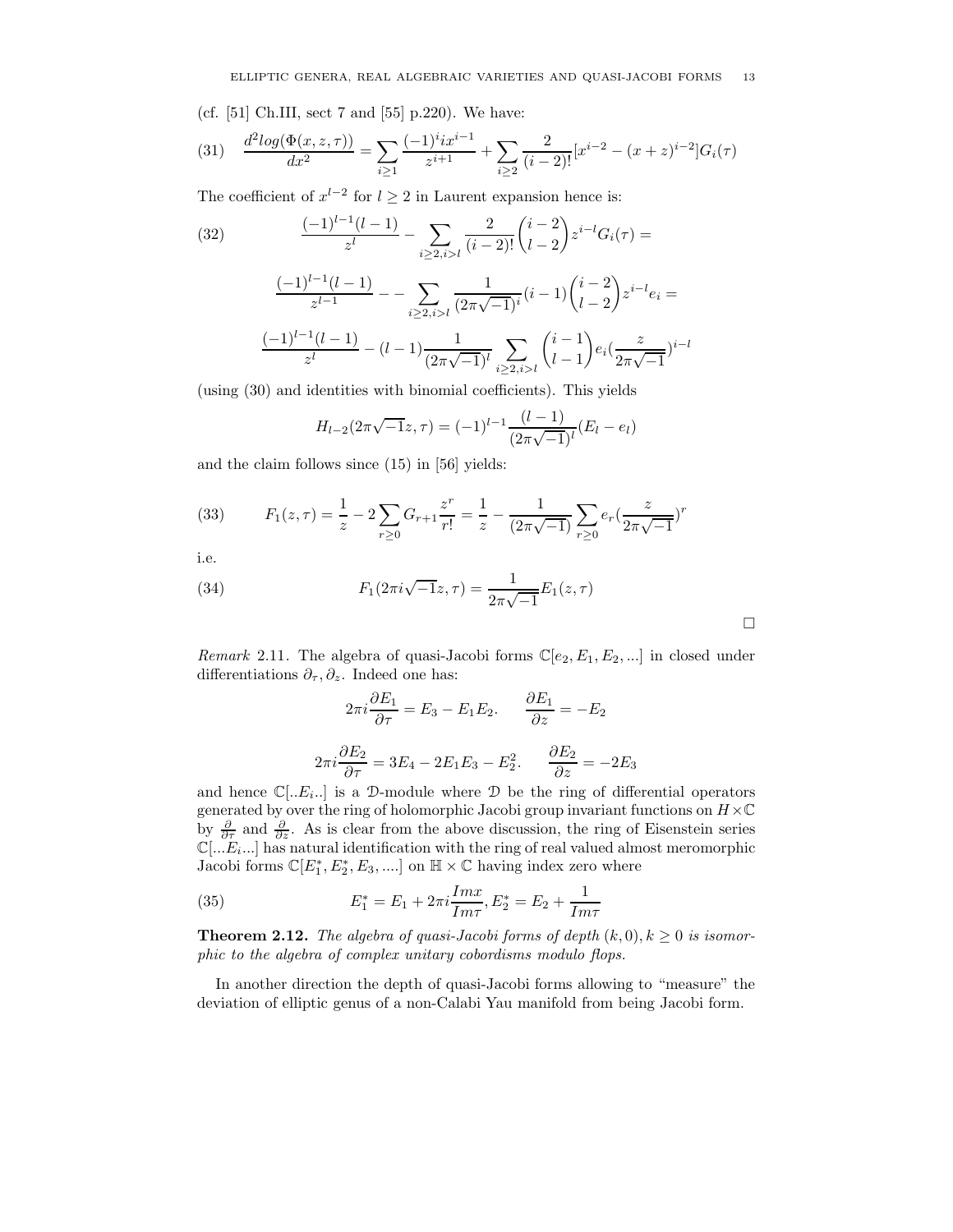Theorem 2.13. Elliptic genera of manifolds of dimension at most d span the subspace of forms of depth  $(d, 0)$  in the algebra of quasi-Jacobi forms. If a complex manifold satisfies  $c_1^k = 0, c_1^{k-1} \neq 0$  <sup>2</sup> then its elliptic genus is a quasi-Jacobi form of depth  $(s, 0)$  where  $s \leq k - 1$ .

Proof. It follows from the proof of proposition (2.10) that

$$
\frac{d^2 \log \Phi}{dx^2} = \sum_{i \ge 2} (-1)^{i-1} \frac{i-1}{(2\pi\sqrt{-1})^i} (E_i - e_i) x^{i-2}
$$

which yields:

(36) 
$$
\Phi = e^{E_1 x} \prod_i e^{\frac{1}{i}(-1)^{i-1} \frac{i-1}{(2\pi\sqrt{-1})^i} (E_i - e_i) x^i}
$$

The Hirzebruch's characteristic series is (cf. (1)):

$$
\Phi(\frac{x}{2\pi i})(\frac{\theta(z)}{\theta'(0)})
$$

Hence if  $c(T X) = \Pi(1 + x_k)$  then

(37) 
$$
Ell(X) = \left(\frac{\theta(z)}{\theta'(0)}\right)^{dim X} \prod_{i,k} e^{E_1 x_k} e^{\frac{(-1)^{i-1}(i-1)}{i}(E_i - e_i)x_k^i}[X] =
$$

$$
\left(\frac{\theta(z)}{\theta'(0)}\right)^{dim X} e^{c_1(X)E_1} \prod_{i,k} e^{\frac{(-1)^{i-1}(i-1)}{i}(E_i - e_i)x_k^i}[X]
$$

(here  $[X]$  is the fundamental class of X) i.e. if  $c_1 = 0$  elliptic class is polynomial in  $E_i - e_i$  with  $i \geq 2$  and hence elliptic genus is a Jacobi form (cf. [35]). Moreover of  $c_1^k = 0$  then the degree of this polynomial is at most k in  $E_1$  and the claim  $\Box$  follows.  $\Box$ 

Example 2.14. Expression (37) can be used to get formulas for the elliptic genus of specific examples in terms of Eisenstein series  $E_n$ . For example for a surface in  $\mathbb{P}^3$  having degree d one has

$$
(E_1^2(\frac{1}{2}d^2 - 4d + 8)d + (E_2 - e_2)(\frac{d^2}{2} - 2)d)(\frac{\theta(z)}{\theta'(0)})^2
$$

In particular for  $d = 1$  one obtains:

$$
(\frac{9}{2}E_1^2 - \frac{3}{2}(E_2 - e_2))(\frac{\theta(z)}{\theta'(0)})^2
$$

One can compare this with the double series which is a special case of the general formula for elliptic genus of toric varieties in [6]. This lead to a two variable version of the identity discussed in Remark 5.9 in [6]. In fact following [5] one can define sub-algebra "toric quasi-Jacobi forms" of the algebra of quasi-Jacobi forms extending toric quasi-modular forms considered in [5]. This issue will be addressed elsewhere.

Next let us consider one more similarity between meromorphic Jacobi forms and modular forms: there is a natural non commutative deformation of the ordinary product of Jacobi forms similar to the deformation of the product modular forms constructed using Rankin-Cohen brackets (cf. [57]). In fact we have the following Jacobi counterpart of the Rankin-Cohen brackets:

<sup>&</sup>lt;sup>2</sup>more generally, k is the smallest among i with  $c_1^i \in Ann(c_2, ...c_{dimM});$  an example of such manifold is an n-manifold having  $n - k$ -dimensional Calabi Yau factor.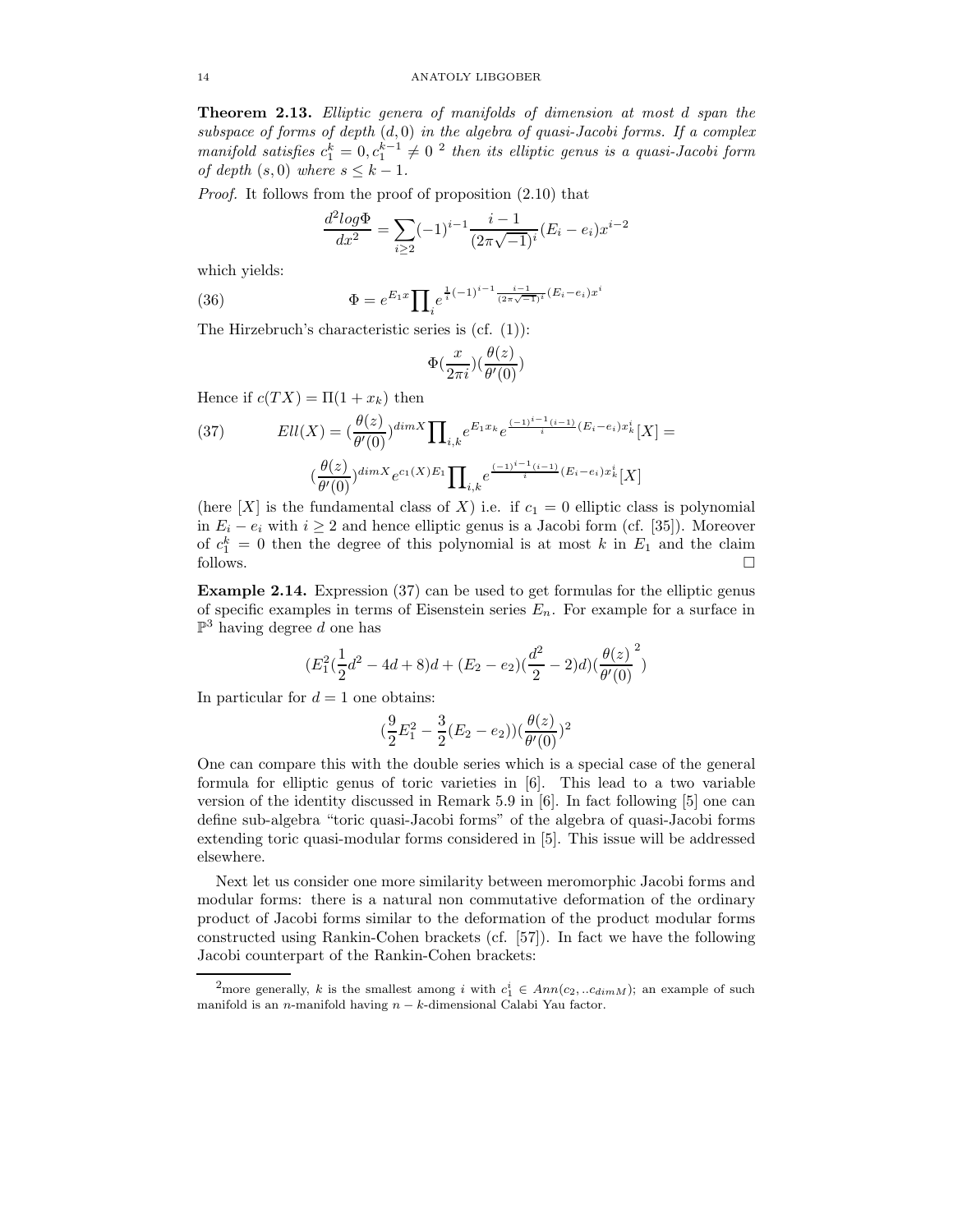**Proposition 2.15.** Let  $f$  (resp.  $g$ ) be a Jacobi form of index zero and weight k (resp. l). Then

$$
[f,g] = k(\partial_{\tau} f - \frac{1}{2\pi i} E_1 \partial_z f)g - l(\partial_{\tau} g - \frac{1}{2\pi i} E_1(z,\tau) \partial_z g) f
$$

is a Jacobi form of weight  $k+l+2$ . More generally, let

$$
D=\partial_{\tau}-\frac{1}{2\pi i}E_1\partial_z
$$

Then the Cohen-Kuznetsov series (cf. [57]):

$$
\tilde{f}_D(z,\tau,X) = \sum_{n=0}^{\infty} \frac{D^n f(z,\tau) X^n}{n!(k)_n}
$$

(here  $(k)_n = k(k+1)...(k+n-1)$  is the Pochhammer symbol) satisfies:

$$
\tilde{f}_D(\frac{a\tau+b}{c\tau+d},\frac{z}{c\tau+d},\frac{X}{c\tau+d},\frac{X}{(c\tau+d)^2})=(c\tau+d)^{k}exp(\frac{c}{c\tau+d}\frac{X}{2\pi i})f_D(\tau,z,X)
$$

$$
\tilde{f}_D(\tau,z+a\tau+b,X)=\tilde{f}_D(\tau,z,X)
$$

In particular the coefficient

$$
\frac{[f,g]_n}{(k)_n(l)_n}
$$

of  $X^n$  in  $\tilde{f}_D(\tau,z,-X)\tilde{g}_D(\tau,z,X)$  is a Jacobi form of weight  $k+l+2n$ . It is given explicitly in terms of  $D^if$ ,  $D^jg$  by the same formulas as the classical RC brackets.

*Proof.* The main point is that the operator  $\partial_{\tau} - \frac{1}{2\pi i} E_1 \partial_z$  has the same deviation from transforming Jacobi form to Jacobi as  $\partial_{\tau}$  on modular forms. Indeed:

$$
(\partial_{\tau} - \frac{1}{2\pi i} E_1 \partial_z) f(\frac{a\tau + b}{c\tau + d}, \frac{z}{c\tau + d}) =
$$
  

$$
\{kc(c\tau + d)^{k+1} f(\tau, z) + zc(c\tau + d)^{k+1} \partial_z f(\tau, z) + (c\tau + d)^{k+2} \partial_{\tau} f(\tau, z) - \frac{1}{2\pi i} [(c\tau + d)E_1(\tau, z) + 2\pi i cz] (c\tau + d)^{k+1} \partial_z f) \} =
$$

$$
(c\tau + d)^{k+2} [f(\tau, z) - \frac{1}{2\pi i} E_1 f_z] + kc(c\tau + d)^{k+1} f(\tau, z)
$$

Moreover:

$$
(\partial_{\tau} - \frac{1}{2\pi i} E_1 \partial_z) f(\tau, z + a\tau + b) = f_{\tau} + af_z - \frac{1}{2\pi i} (E_1 - 2\pi i a) f_z = (\partial_{\tau} - \frac{1}{2\pi i} E_1 \partial_z) f(\tau, z)
$$

The rest of the proof is the same as in [57].  $\Box$ 

Remark 2.16. The brackets introduced in Prop. 2.15 are different from the Rankin-Cohen bracket introduced in [13].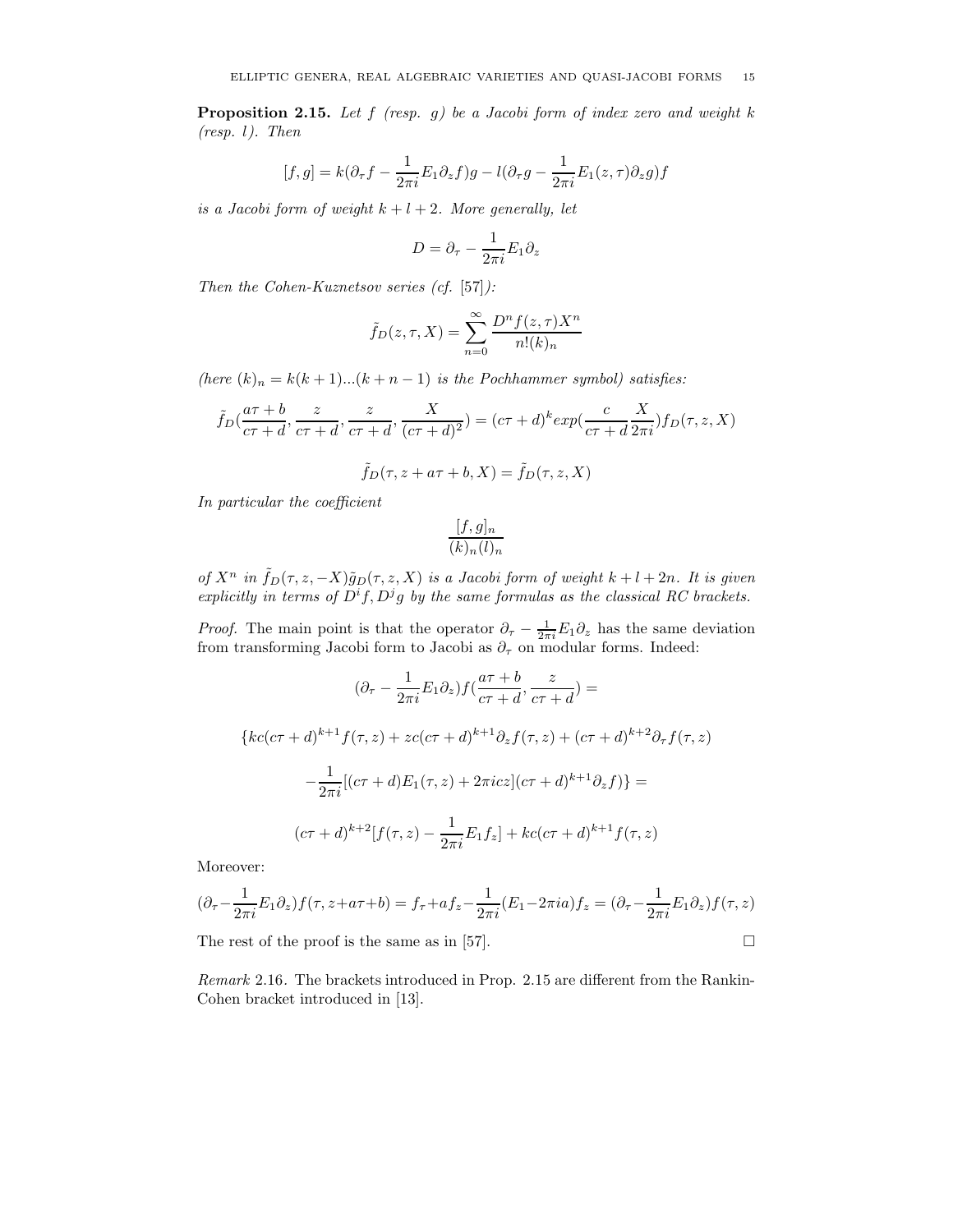#### 16 ANATOLY LIBGOBER

## 3. Real singular varieties

Ochanine genus of an oriented differentiable manifold  $X$  can be defined using the following series with coefficients in  $\mathbf{Q}[[q]]$  as the Hirzebruch characteristic power series (cf. volume [36] and references there):

(38) 
$$
Q(x) = \frac{x/2}{\sinh(x/2)} \prod_{n=1}^{\infty} \left[ \frac{(1-q^n)^2}{(1-q^n e^x)(1-q^n e^{-x})} \right]^{(-1)^n}
$$

As was mentioned in section 1.2, this genus is a specialization of the two variable elliptic genus (at  $z = \frac{1}{2}$ ). Evaluation of Ochanine genus of a manifold using (38) and viewing the result as function of  $\tau$  on the upper half plane (where  $q = e^{2\pi i \tau}$ ) yields a modular form on  $\Gamma_0(2) \subset SL_2(\mathbb{Z})$  (cf. [36]).

In this section we discuss elliptic genera for real algebraic varieties. It particular we address B.Totaro proposal that "it should be possible to define Ochanine genus for a large class of compact oriented real analytic spaces" (cf.  $\vert 47 \vert$ ). In this direction [47] contains the following result:

Theorem 3.1. Quotient of MSO by ideal generated by oriented real flops and complex flops  $3$  is

$$
\mathbb{Z}[\delta, 2\gamma, 2\gamma^2, 2\gamma^4..]
$$

with  $\mathbb{CP}^2$  (resp.  $\mathbb{CP}^4$ ) corresponding to  $\delta$  (resp.  $2\gamma + \delta^2$ ). This quotient ring is the the image of  $MSO_*$  under the Ochanine genus.

In particular Ochanine genus of a small resolution is independent of its choice for singular spaces having singularities only along non-singular strata and having in normal directions only singularities which are cones in  $\mathbb{R}^4$  or  $\mathbb{C}^4$ .

Our goal is to find a wider class of singular real algebraic varieties for which Ochanine genus of a resolution is independent of a choice of the latter.

3.1. Real Singularities. For the remainder of this paper "real algebraic variety" means an *oriented* quasi-projective variety  $X_{\mathbb{R}}$  over  $\mathbb{R}, X(\mathbb{R})$  is the set of its  $\mathbb{R}$ points with Eucledian topology,  $X_{\mathbb{C}} = X_{\mathbb{R}} \times_{Spec \mathbb{R}} Spec \mathbb{C}$  is the complexification and  $X(\mathbb{C})$  the analytic space of its complex points. We also assume that  $dim_{\mathbb{R}}X(\mathbb{R})=$  $dim_{\mathbb{C}}X(\mathbb{C}).$ 

**Definition 3.2.** A real algebraic variety  $X_{\mathbb{R}}$  as above is called Q-Gorenstein logterminal if the analytic space  $X(\mathbb{C})$  is  $\mathbb{Q}$ -Gorenstein log-terminal.

Example 3.3. Affine variety

(39)  $x_1^2$  $x_1^2 - x_2^2 + x_3^2 - x_4^2 = 0$ 

in  $\mathbb{R}^4$  is 3-dimensional Gorenstein log-terminal and admit a crepant resolution.

Indeed it is well known that complexification of Gorenstein singularity (39) admits a small (and hence crepant) resolution having  $\mathbb{P}^1$  as its exceptional set.

**Example 3.4.** The 3-dimensional complex cone in  $\mathbb{C}^4$  given by  $z_1^2 + z_2^2 + z_3^2 + z_4^2 = 0$ considered as codimension two sub-variety of  $\mathbb{R}^8$  is a  $\mathbb{Q}$ -Gorenstein log-terminal variety over R and its complexification admits a crepant resolution.

<sup>&</sup>lt;sup>3</sup>i.e. the ideal generated by  $X' - X$  where X' and X are related by real or complex flop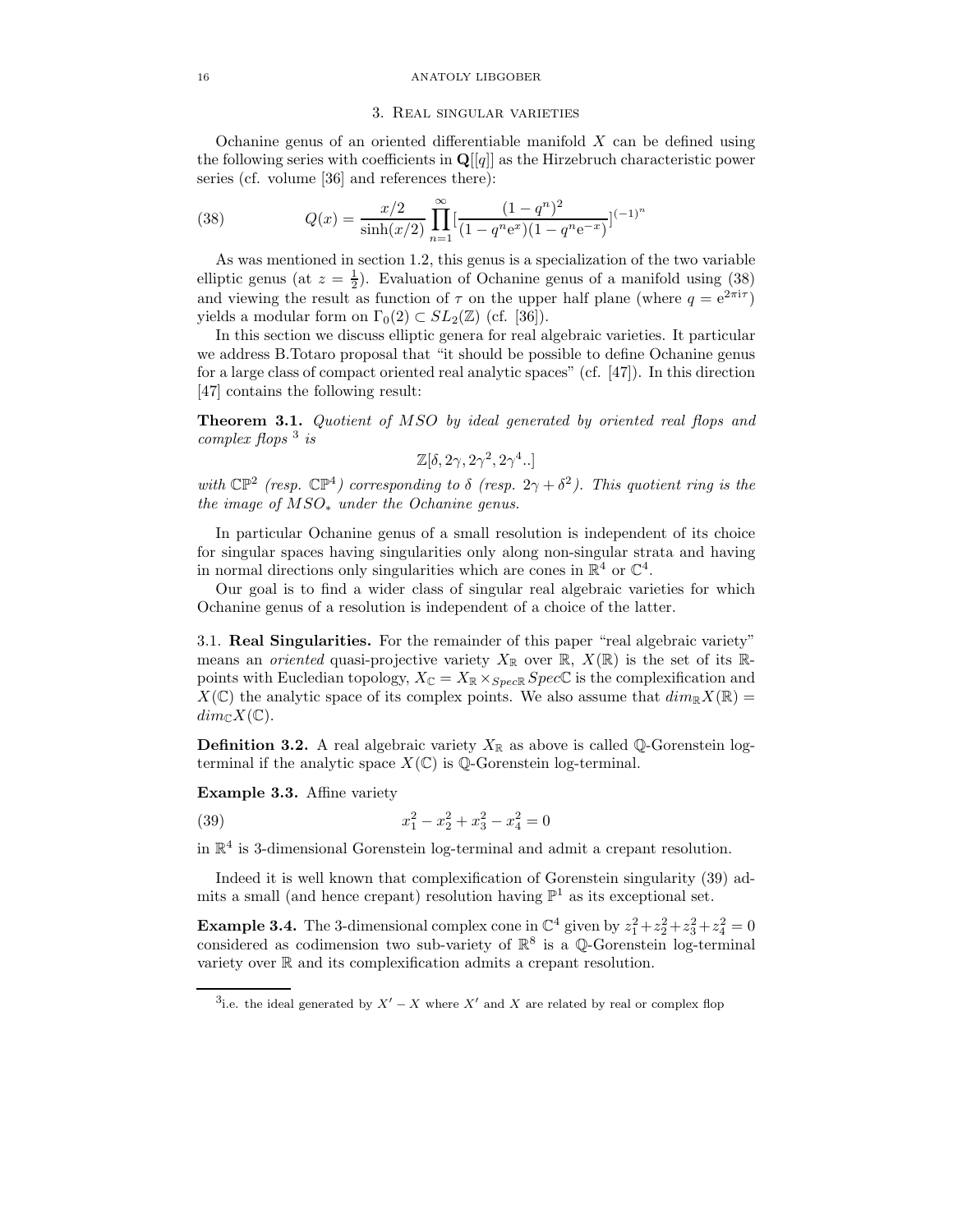Indeed, this codimension two sub-variety is a real analytic space which is the intersection of two quadrics in  $\mathbb{R}^8$  given by

(40) 
$$
a_1^2 + a_2^2 + a_3^2 + a_4^2 - b_1^2 - b_2^2 - b_3^2 - b_4^2 = 0
$$

$$
a_1b_1 + a_2b_2 + a_3b_3 + a_4b_4 = 0
$$

(here  $a_i = Re z_i, b_i = Im z_i$ ). The complexification, is the cone over complete intersection of two quadrics in  $\mathbb{P}^7$ . Moreover, the defining equations of this complete intersection after the change of coordinates:  $x_i = a_i + \sqrt{-1}b_i, y_i = a_i - \sqrt{-1}b_i$ become:

(41) 
$$
x_1^2 + x_2^2 + x_3^2 + x_4^2 = 0
$$

$$
y_1^2 + y_2^2 + y_3^2 + y_4^2 = 0
$$

The singular locus is the union of two disjoint 2-dimensional quadrics and singularity along each is  $A_1$  (i.e. the intersection of the transversal to it in  $\mathbb{P}^7$  has A<sub>1</sub>-singularity). To resolve (40), one can blow up  $\mathbb{C}^8$  at the origin which results in  $\mathbb{C}\text{-}$ fibration over complete intersection (41). It can be resolved by small resolutions along two non-singular components of singular locus of (41). A direct calculation shows <sup>4</sup> that we have a log-terminal resolution of Gorenstein singularity which is the complexification of (40).

3.2. Elliptic genus of resolutions of real varieties with Q-Gorenstein log**terminal singularities.** Let X be a real algebraic manifold and let  $D = \sum \alpha_k D_k$  $(\alpha_k \in \mathbb{Q})$  be a divisor on the complexification  $X_{\mathbb{C}}$  of X (i.e.  $D_k$  are irreducible components of D). Let  $x_i$  denote the Chern roots of the tangent bundle of  $X_{\mathbb{C}}$  and  $d_k$  are the classes corresponding to  $D_k$  (cf. section 1).

**Definition 3.5.** Let  $X$  be a real algebraic manifold and  $D$  a divisor on complexification  $X_{\mathbb{C}}$  of X. The Ochanine class  $\mathcal{E}_{LL_0}(X, D)$  of pair  $X, D$  is specialization:

$$
\mathcal E LL(X_{\mathbb C}, D, q, z = \frac{1}{2})
$$

of the two variable elliptic class of pair  $\mathcal{E}LL(X_{\mathbb{C}}, D, q, z)$  given by:

(42) 
$$
\left(\prod_{l} \frac{\left(\frac{x_l}{2\pi i}\right)\theta\left(\frac{x_l}{2\pi i}-z\right)\theta'(0)}{\theta(-z)\theta\left(\frac{x_l}{2\pi i}\right)}\right) \times \left(\prod_{k} \frac{\theta\left(\frac{d_k}{2\pi i}-(\alpha_k+1)z\right)\theta(-z)}{\theta\left(\frac{d_k}{2\pi i}-z\right)\theta\left(-(\alpha_k+1)z\right)}\right)
$$

Ochanine elliptic genus of pair  $(X, D)$  as above is

(43) 
$$
Ell(X_{\mathbb{R}}, D) = \sqrt{Ell(X_{\mathbb{C}}, D, q, \frac{1}{2})} \cup cl(X(\mathbb{R}))[X(\mathbb{C})]
$$

Here  $\sqrt{\mathcal{E}ll}$  denotes the class corresponding to the unique series with constant term equal to 1 and having Ell as its square.

The above class of pair is the class (3) considered in definition 1.4 in section 1 with group G being trivial. One can defined orbifold version of this class as well specializing (3) to  $z = \frac{1}{2}$ . See [8] for further discussion of the class  $\mathcal{E}ll(X,D)$ .

The relation with Ochanine's definition is as follows: if D is trivial divisor on  $X_{\mathbb{C}}$ then the result coincides with the genus [42]. More precisely, we have the following:

<sup>4</sup>e.g. by considering the order of the pole of the form  $\frac{dx_2 \wedge dx_3 \wedge dx_4 \wedge dy_2 \wedge dy_3 \wedge dy_4}{x_1y_1}$  along the intersection of the exceptional locus of blow up  $\tilde{\mathbb{C}}^8$  of  $\mathbb{C}^8$  with the proper preimage of (41) in  $\tilde{\mathbb{C}}^8$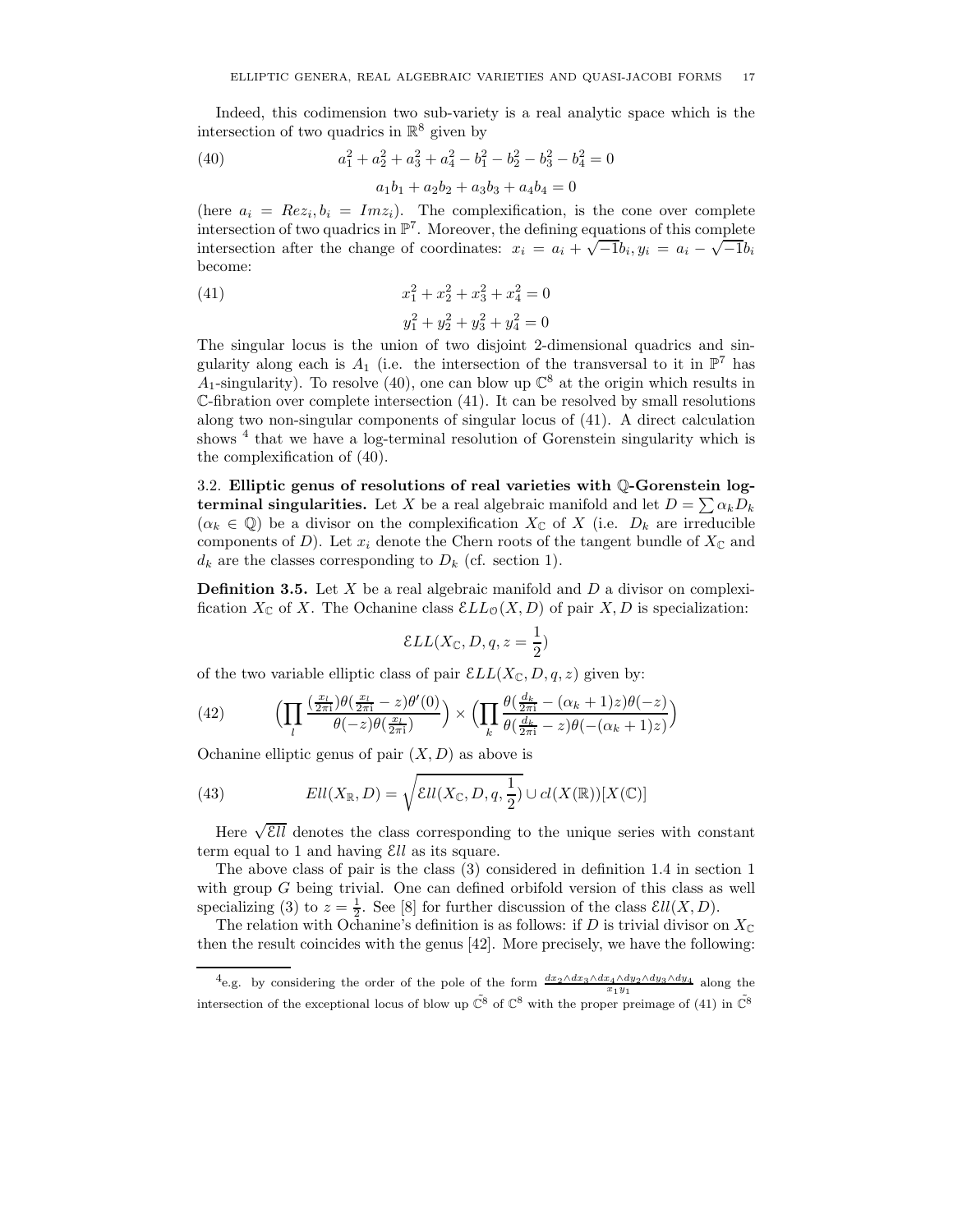**Lemma 3.6.** Let  $X_{\mathbb{R}}$  be a real algebraic manifold with non singular complexification  $X_{\mathbb{C}}$ . Then

$$
Ell(X_{\mathbb{R}})=\sqrt{Ell(T_{X(\mathbb{C})})}\cup cl(X(\mathbb{R}))[X(\mathbb{C})]
$$

Proof. Indeed, we have

(44) 
$$
0 \to T_{X(\mathbb{R})} \to T_{X(\mathbb{C})}|_{X(\mathbb{R})} \to T_{X(\mathbb{R})} \to 0
$$

with the identification of the normal bundle to  $X_{\mathbb{R}}$  with its tangent bundle given by the multiplication by  $\sqrt{-1}$ . Hence  $\mathcal{E}ll(X_{\mathbb{R}})^2 = i^*(\mathcal{E}llX_{\mathbb{C}})$  where  $i: X_{\mathbb{R}} \to X_{\mathbb{C}}$ is the canonical embedding. Now the lemma follows from the identification of the characteristic series (38) and specialization  $z = \frac{1}{2}$  of the series in (1) (cf. [6]) and the identify which is just a definition of the class  $cl_Z \in H^{\dim_{\mathbb{R}}Y - \dim_{\mathbb{R}}Z}$  of a submanifold Z of a manifold Y:  $cl_Z \cup \alpha[Y] = i^*(\alpha) \cap [Z]$  for any  $\alpha \in H^{\dim_{\mathbb{R}}Z}(Y)$ . Indeed, we have the following:

(45) 
$$
Ell(X_{\mathbb{R}}) = Ell(T_{X(\mathbb{R})})[X(\mathbb{R})] = \sqrt{Ell(T_{X(\mathbb{C})})|_{X(\mathbb{R})}}[X(\mathbb{R})] =
$$

$$
\sqrt{Ell(T_{X(\mathbb{C})})} \cup cl(X(\mathbb{R}))[X(\mathbb{C})]
$$

Our main result in this section is the following:

**Theorem 3.7.** Let  $\pi$  :  $(\tilde{X}, \tilde{D}) \rightarrow (X, D)$  be a resolution of singularities of a real algebraic pair with Q-Gorenstein log-terminal singularities i.e.  $K_{\tilde{X}} + \tilde{D} =$  $\pi^*(K_X+D)$ . Then the elliptic genus of the pair  $(\tilde{X}, \tilde{D})$  is independent of resolution. In particular if real algebraic variety  $X$  has a crepant resolution then its elliptic genus is independent of a choice of crepant resolution.

*Proof.* Indeed for a blow up  $f : (\tilde{X}, \tilde{D}) \to (X, D)$  we have:

(46) 
$$
f_*(\sqrt{\mathcal{E}LL(\tilde{X}, \tilde{D}, q, \frac{1}{2}}) = \sqrt{\mathcal{E}LL(X, D, q, \frac{1}{2})}
$$

This is a special case of the push-forward formula  $(4)$  in theorem 1.5 (with G being trivial group). Hence

(47) 
$$
\mathcal{E}ll_{\mathcal{O}}(X_{\mathbb{R}}, D) = \sqrt{\mathcal{E}ll(X_{\mathbb{C}}, D, q, \frac{1}{2})} \cup cl(X_{\mathbb{R}})[X_{\mathbb{C}}] =
$$

$$
\sqrt{\mathcal{E}LL(\tilde{X}_{\mathbb{C}}, \tilde{D}, q, \frac{1}{2})} \cup f^*([X_{\mathbb{R}}] \cap [X_{\mathbb{C}}]) = \mathcal{E}LL(\tilde{X}_{\mathbb{R}}, \tilde{D})
$$

as follows from projection formula since  $f^*(cl[X_{\mathbb{R}}]) = [cl\tilde{X}_{\mathbb{R}}]$  and since  $f_*$  is identity on  $H_0$ .

For crepant resolution one has  $D = 0$  and hence by lemma 3.6 the elliptic genus of  $X_{\mathbb{R}}$  is the Ochanine genus of the real manifold which is its crepant resolution.

 $\Box$ 

Remark 3.8. Examples 3.3 and 3.4 show that singularities admitting crepant resolution include real 3-dimensional cones and real points of complex 3-dimensional cones.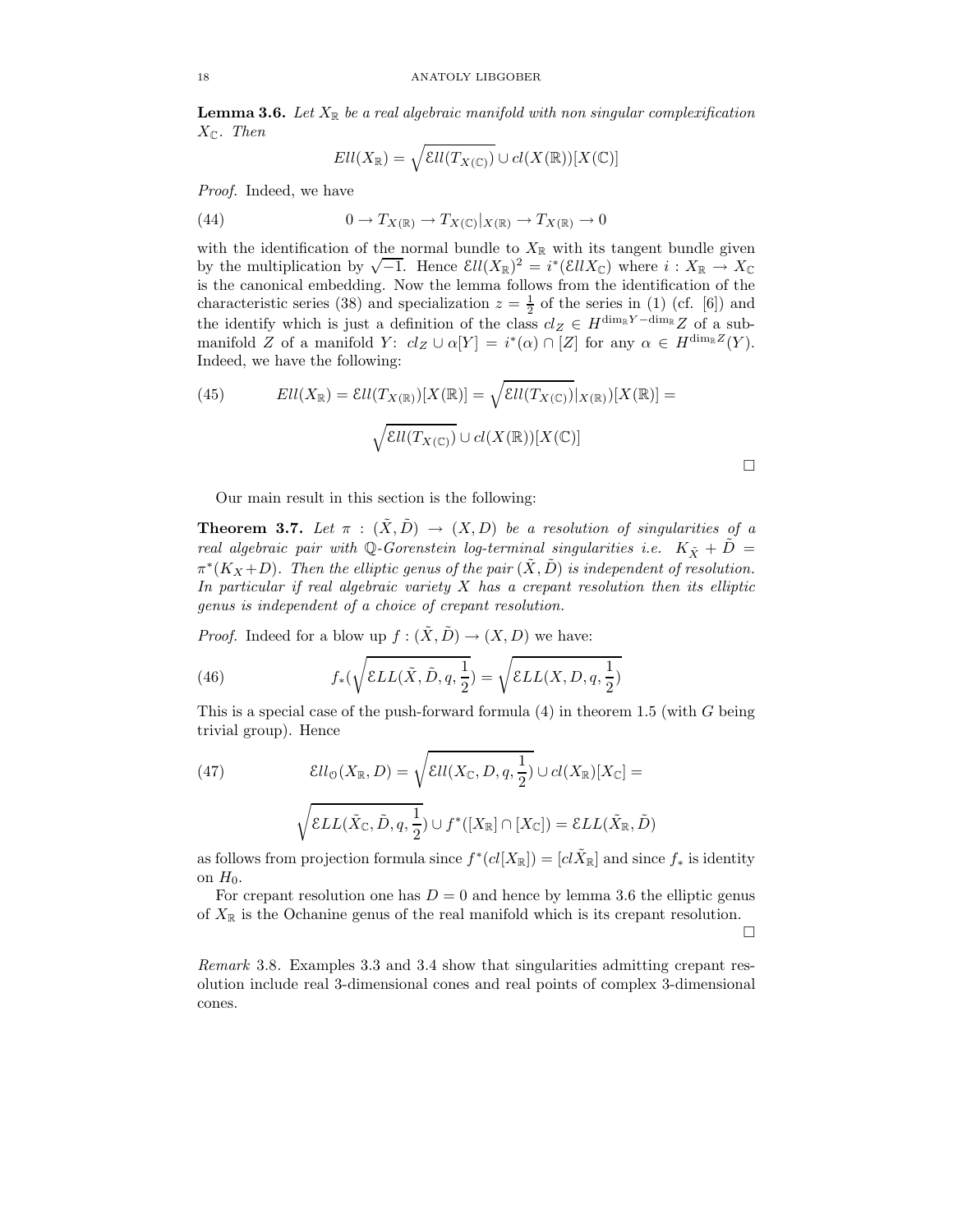#### **REFERENCES**

- [1] D. Abramovich, K. Karu, K. Matsuki, J. W!lodarsczyk, Torification and Factorization of Birational Maps, Journal AMS, 15 (2002) no.3 p. 531-572.
- [2] V.Batyrev, Non-Archimedean integrals and stringy Euler numbers of log-terminal pairs. J. Eur. Math. Soc. (JEMS) 1 (1999), no. 1, 5–33.
- [3] J.Block, S.Weinberger, Higher Todd classes and holomorphic group actions. (English summary) Pure Appl. Math. Q. 2 (2006), no. 4, part 2, 1237–1253.
- [4] R.Borcherds, Automorphic forms on  $O_{s+2,2}(\mathbf{R})^+$  and generalized Kac-Moody algebras. Proceedings of the International Congress of Mathematicians, Vol. 1, 2 (Zrich, 1994), 744–752, Birkhuser, Basel, 1995.
- [5] L.Borisov, P.Gunnells, Toric modular forms, Inventiones Math. 144 (2001) p.297-325.
- [6] L.Borisov, A.Libgober, Elliptic genera of toric varieties and applications to mirror symmetry. Invent. Math. 140 (2000), no. 2, 453–485.
- [7] L.Borisov, A.Libgober, Elliptic genera of singular varieties, orbifold elliptic genus and chiral de Rham complex. Mirror symmetry, IV (Montreal, QC, 2000), 325–342, AMS/IP Stud. Adv. Math., 33, Amer. Math. Soc., Providence, RI, 2002.
- [8] L.Borisov, A.Libgober, Elliptic genera of singular varieties. Duke Math. J. 116 (2003), no. 2, 319–351.
- [9] L.Borisov, A.Libgober, McKay correspondence for elliptic genera. Ann. of Math. (2) 161 (2005), no. 3, 1521–1569.
- [10] L.Borisov, A.Libgober, Higher elliptic genera. Math. Res. Lett. 15 (2008), no. 3, 511–520.
- [11] S.Cappell, A.Libgober, L.Maxim, J.Shaneson, Hodge genera and characteristic classes of complex algebraic varieties. Electron. Res. Announc. Math. Sci. 15 (2008), 1–7.
- [12] K.Chandrasekharan Elliptic functions, Fundamental Principles of Mathematical Sciences, 281, Springer-Verlag, Berlin-New York, 1985.
- [13] Y.J.Choie, W.Eholzer, Rankin-Cohen operators for Jacobi and Siegel forms. J. Number Theory 68 (1998), no. 2, 160–177.
- [14] I.Ciocan-Fontanine, M.Kapranov, Virtual fundamental classes via dg-manifolds, arXiv:math/0703214.
- [15] J.Davis, Manifold aspects of the Novikov conjecture, Surveys in surgery theory, vol.1, 195-224, Ann. of Math. Studies, Princeton Univ. Press. Princeton, N.J. 2000.
- [16] P.Deligne, Theorie de Hodge. II, Publ. Math. IHES 40, 5-58 (1971). Theorie de Hodge III, Publ. Math. IHES 44, 5-77, (1974)
- [17] R. Dijkgraaf, D. Moore, E. Verlinde, H. Verlinde, Elliptic genera of symmetric products and second quantized strings, Comm. Math. Phys. 185 (1997), no. 1, 197-209.
- [18] J.Denef, F.Loeser, Geometry on arc spaces of algebraic varieties. European Congress of Mathematics, Vol. I (Barcelona, 2000), 327–348, Progr. Math., 201, Birkhuser, Basel, 2001
- [19] C.Dong, K.F. Liu, X.Ma, On orbifold elliptic genus. Orbifolds in mathematics and physics (Madison, WI, 2001), 87–105, Contemp. Math., 310, Amer. Math. Soc., Providence, RI, 2002.
- [20] B.Fantechi, L.Göttsche Riemann-Roch theorems and elliptic genus for virtually smooth Schemes. arXiv:0706.0988.
- [21] E.Frenkel, M.Szczesny, Chiral de Rham complex and orbifolds. J. Algebraic Geom. 16 (2007), no. 4, 599–624.
- [22] W. Fulton, Intersection Theory, second edition, Springer-Verlag, Berlin, 1998.
- [23] M.Gaberdiel, C.Keller, Differential Operators for elliptic genera. hep-th 0904.1831.
- [24] E.Gasparim, Melissa Liu, The Nekrasov Conjecture for Toric Surfaces, arXiv:0808.0884
- [25] M.Goresky, R.MacPherson. Problems and bibliography on intersection homology. ed. A.Borel et al.221-233. Birkhaüser, Boston (1984).
- [26] V.Gorbounov,S.Ochanine, Mirror symmetry formulae for the elliptic genus of complete intersections. J. Topol. 1 (2008), no. 2, 429–445.
- [27] F. Hirzebruch, Topological methods in Algebraic Geometry, translated from German and Appendix One by R. L. E. Schwarzenberger. With a preface to the third English edition by the author and Schwarzenberger. Appendix Two by A. Borel. Reprint of the 1978 edition. Classics in Mathematics, Springer-Verlag, Berlin, 1995.
- [28] F.Hirzebruch, Elliptic genera of level N for complex manifolds, Differential Geometric methods in Theoretical Physics (Como 1987). K. Bleuer, M. Werner Editors, NATO Adv. Sci.Inst.Ser. C: Math.Phys. Sci; 250. Dordrecht, Kluwer Acad.Publ.,1988.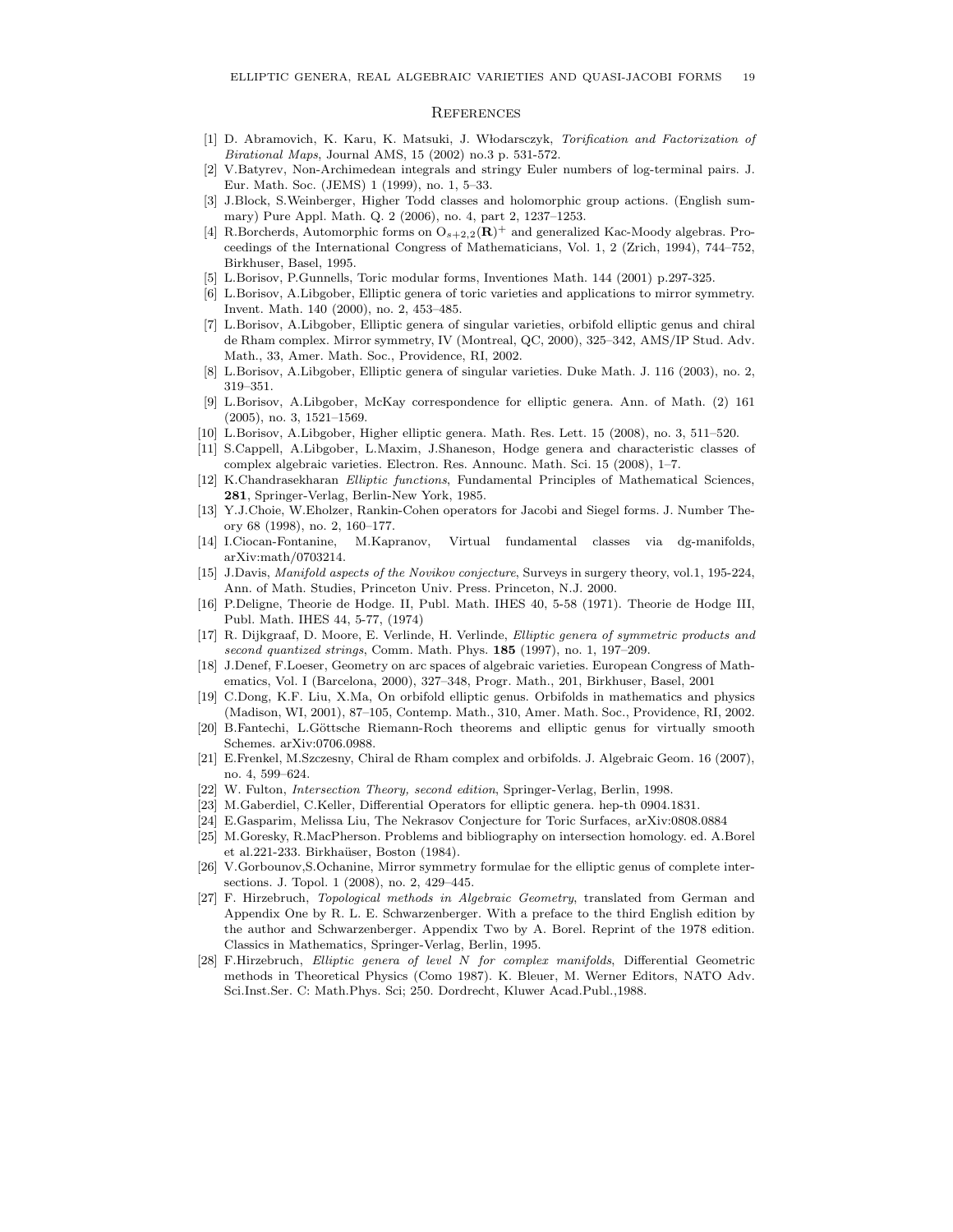- [29] F.Hirzebruch,T.Berger,R.Jung, Manifolds and modular forms. With appendices by Nils-Peter Skoruppa and by Paul Baum. Aspects of Mathematics, E20. Friedr. Vieweg and Sohn, Braunschweig, 1992.
- [30] M.Kaneko, D.Zagier, A generalized Jacobi theta function and quasimodular forms. The moduli space of curves (Texel Island, 1994), 165–172, Progr. Math., 129, Birkhuser Boston, Boston, MA, 1995.
- [31] M.Kapranov, E.Vasserot, Vertex algebras and the formal loop space. Publ. Math. Inst. Hautes tudes Sci. No. 100 (2004), 209–269.
- [32] M.Kapranov, E.Vasserot Formal loops IV: Chiral differential operators, arXiv:math/0612371.
- T. Kawai, Y. Yamada, and S.-K. Yang, Elliptic genera and  $N = 2$  superconformal field theory, Nuclear Phys. B 414 (1994), no. 1–2, 191–212.
- [34] Y.Kawamata, K.Matsuda, K.Matsuki, Introduction to the minimal model problem. Algebraic geometry, Sendai, 1985, 283–360, Adv. Stud. Pure Math., 10, North-Holland, Amsterdam, 1987.
- [35] I.Krichever, Generalized elliptic genera and Baker-Akhiezer functions, Math. Notes, 47 (1990), 132-142.
- [36] Elliptic curves and modular forms in algebraic topology, P. S. Landweber, ed., Springer-Verlag (1988)
- [37] J.Li, K.F.Liu and J.Zhou. Topological string partition functions and equivariant indices, Asian J. Math, 10 (2006) no.1 p.81-114.
- [38] A.Libgober, M. Szczesny, Discrete torsion, orbifold elliptic genera and the chiral de Rham complex. Pure Appl. Math. Q. 2 (2006), no. 4, part 2, 1217–1236.
- [39] E. Looijenga, Motivic measures, Séminaire Bourbaki, Vol. 1999/2000. Astérisque 276 (2002), 267–297.
- [40] F.Malikov, V.Schechtman, A.Vaintrob, Chiral de Rham complex, Comm. Math. Phys. 204 (1999), no. 2, 439–473.
- [41] F.Malikov, V.Gorbounov. Vertex algebras and the Landau-Ginzburg/Calabi-Yau correspondence. Mosc. Math. J. 4 (2004), no. 3, 729–779, 784.
- [42] S.Ochanine, Sur les genres multiplicatifs definis par des intgrales elliptiques. Topology 26 (1987), no. 2, 143–151.
- [43] J.Rosenberg, An analogue of the Novikov conjecture in complex algebraic geometry. Trans. Amer. Math. Soc. 360 (2008), no. 1, 383–394
- [44] J.Tannery, J.Molk. Elements de la theorie des fonctions elliptiques. Bronx, NY, Chelsea Publ. Company. 1972.
- [45] C.B.Thomas, Elliptic cohomology. The University Series in Mathematics. Kluwer Academic/Plenum Publishers, New York, 1999.
- [46] B.Totaro, Chern numbers for singular varieties and elliptic homology. Ann. of Math. (2) 151 (2000), no. 2, 757–791.
- [47] B.Totaro. The elliptic genus of a singular variety. Elliptic cohomology, 360–364, London Math. Soc. Lecture Note Ser., 342, Cambridge Univ. Press, Cambridge, 2007.
- [48] R.Waelder, Equivariant elliptic genera, Pacific Math. J. 235(2):345-277, 2008.
- [49] R.Waelder, Singular McKay correspondence for normal surfaces, math.AG/0810.3634
- [50] R.Waelder, Rigidity of differential operators and Chern numbers of singular varieties. These Proceedings.
- [51] A.Weil, Elliptic functions according to Eisenstein and Kronecker. Springer-Verlag, Berlin, 1999.
- [52] C.L.Wang, K-equivalence in birational geometry and characterizations of complex elliptic genera. J. Algebraic Geom. 12 (2003), no. 2, 285–306.
- [53] E.Witten, Elliptic curves and modular forms in algebraic topology, P. S. Landweber, ed., Springer-Verlag (1988
- [54] E.Witten, Mirror manifolds and topological field theory Essays on mirror manifolds. Edited by Shing-Tung Yau. International Press, Hong Kong, 1992. (120–158)
- [55] D. Zagier, Note on the Landweber-Stong elliptic genus, Elliptic curves and modular forms in algebraic topology, P. S. Landweber, ed., Springer-Verlag (1988), 216–224.
- [56] D.Zagier, Periods of modular forms and Jacobi theta functions. Invent. Math. 104 (1991), no. 3, 449–465.
- [57] D.Zagier, Elliptic modular forms and their applications. The 1-2-3 of modular forms, 1–103, Universitext, Springer, Berlin, 2008.